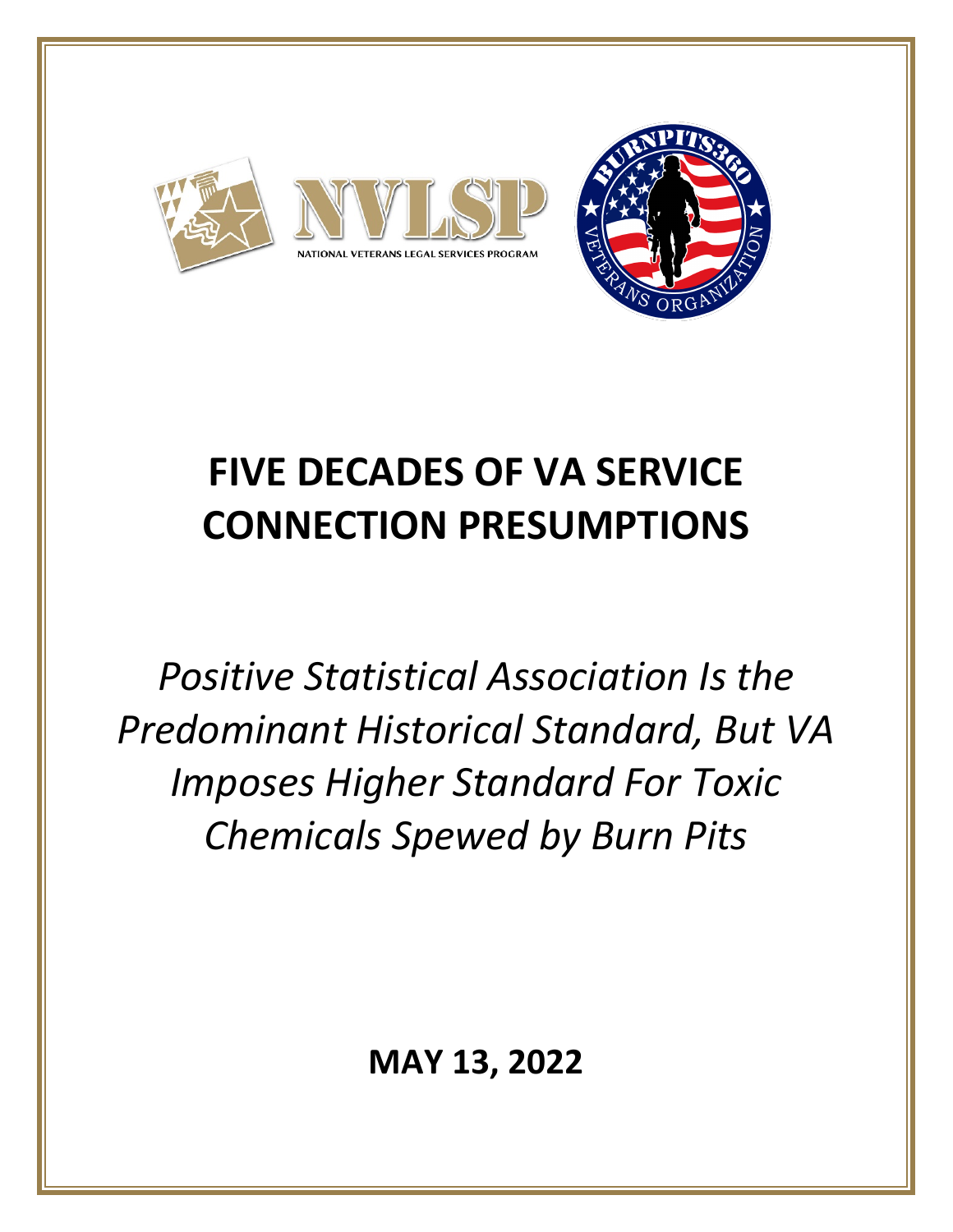## **TABLE OF CONTENTS**

| I. Background: Service-Connected Disability Compensation and Presumptions of Service Connection  5            |                                                                                                                |
|---------------------------------------------------------------------------------------------------------------|----------------------------------------------------------------------------------------------------------------|
| II. Historical Overview of the Standard Used by Congress and the VA to Decide Whether a Disease Should Be     |                                                                                                                |
| А.                                                                                                            |                                                                                                                |
| В.                                                                                                            |                                                                                                                |
| C.                                                                                                            | Diseases For Veterans Exposed to Agent Orange During Vietnam War Era: VA's Initial Use of a Causation          |
|                                                                                                               |                                                                                                                |
| D.                                                                                                            |                                                                                                                |
| Ε.                                                                                                            | Non-Hodgkin's Lymphoma For Veterans Who Served in Vietnam During the Vietnam War                               |
| F.                                                                                                            |                                                                                                                |
| G.                                                                                                            | Diseases Related to Dioxin Exposure: Congress Enacts the Agent Orange Act of 1991, Requiring VA to Use a       |
| Η.                                                                                                            |                                                                                                                |
| I.                                                                                                            |                                                                                                                |
| J.                                                                                                            | Amyotrophic Lateral Sclerosis ("Lou Gehrig's Disease") for All Veterans With 90 Days Continuous Active Service |
|                                                                                                               |                                                                                                                |
| К.                                                                                                            |                                                                                                                |
| L.                                                                                                            | VA Begins to Establish Service Connection Presumptions For Conditions Related To Burn Pit Exposure13           |
| III. VA's Duty to Use a Statistical Association Standard to Establish New Presumptives Related to Exposure to |                                                                                                                |
|                                                                                                               |                                                                                                                |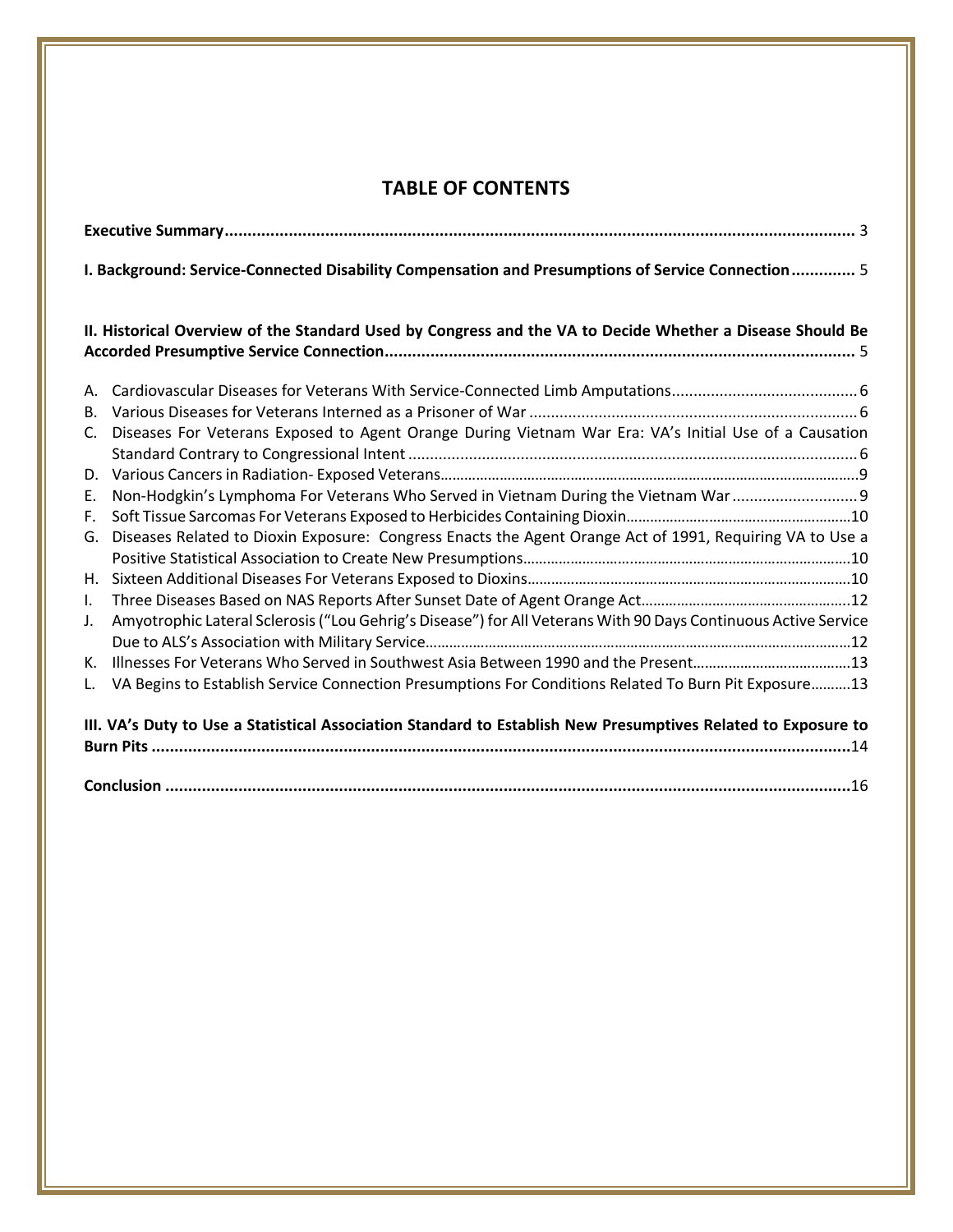#### **Executive Summary**

The U.S. Department of Veterans Affairs (VA) pays monthly, tax-free disability compensation to veterans who suffer from disabilities that are connected to an injury, disease or event that occurred during the veteran's military service. In fiscal year 2020, the VA paid service-connected disability compensation benefits to more than 5.5 million of the nation's 22 million veterans.

To obtain these benefits, veterans must apply to the VA and ordinarily must demonstrate that they: (1) suffer from a current disability; (2) experienced an injury, disease, or event during military service; and (3) that the in-service injury, disease or event caused or aggravated the current disability. To satisfy the third requirement, the law generally requires an adequate opinion from a medical expert concluding that it is at least as likely as not that the in-service injury, disease or event caused, resulted in, or aggravated the current disability.

However, some veterans—especially those who were exposed to toxic substances in service often have difficulties obtaining medical nexus evidence establishing a direct link between their individual condition and their toxic exposure. Their disability may have developed long after their military service, making it difficult to trace how their military service resulted in their current condition. They may not know exactly which toxins they were exposed to or for how long. Or they may not have access to a medical provider with expertise in how toxic exposures cause certain conditions.

Because of these difficulties, Congress and the VA have sometimes established a blanket "presumption of service connection" that a particular disease is connected to a particular type of in-service injury, disease, or event. Veterans covered by the presumption do not need a medical opinion linking the current disability to the veteran's service to establish entitlement to service-connected disability compensation. Instead, the presumption of service connection steps in to presume that a medical nexus exists. $1$ 

*How much proof that veterans are becoming sick and disabled because of their service does Congress or the VA need before creating a presumption?*

When Congress or the VA creates serviceconnection presumptions, they must decide which disabilities or conditions should be included in the presumption. Even when policymakers agree veterans have been exposed to toxic substances and disabling events, the debate over whether to create a presumption often boils down to a single question: How much proof that veterans are becoming sick and disabled because of their service does Congress or the VA need before creating a presumption?

This Report analyzes almost fifty years of presumptions created by statute or regulation to determine how Congress and VA have traditionally answered that question. The Report finds that Congress and the VA have historically decided whether to establish new presumptions of service connection through the use of a "statistical association" test, rather than a more demanding causation or etiological standard. That is, when Congress or the VA believe that the credible scientific evidence shows that there is a positive statistical association between (1) an injury, disease, or event experienced by veterans during military service and (2) a particular disease, Congress or the VA will typically establish a presumption of service connection for that disease.

VA, however, has not always embraced the statistical association test. This Report also reveals how VA officials have, at times, tried to block diseases from qualifying for presumptive service connection by demanding proof of a cause-andeffect relationship. Thirty-seven years ago, the VA attempted to limit presumptive service connection due to Agent Orange to only one disease chloracne, a skin condition—by establishing a rule that presumptive service connection can be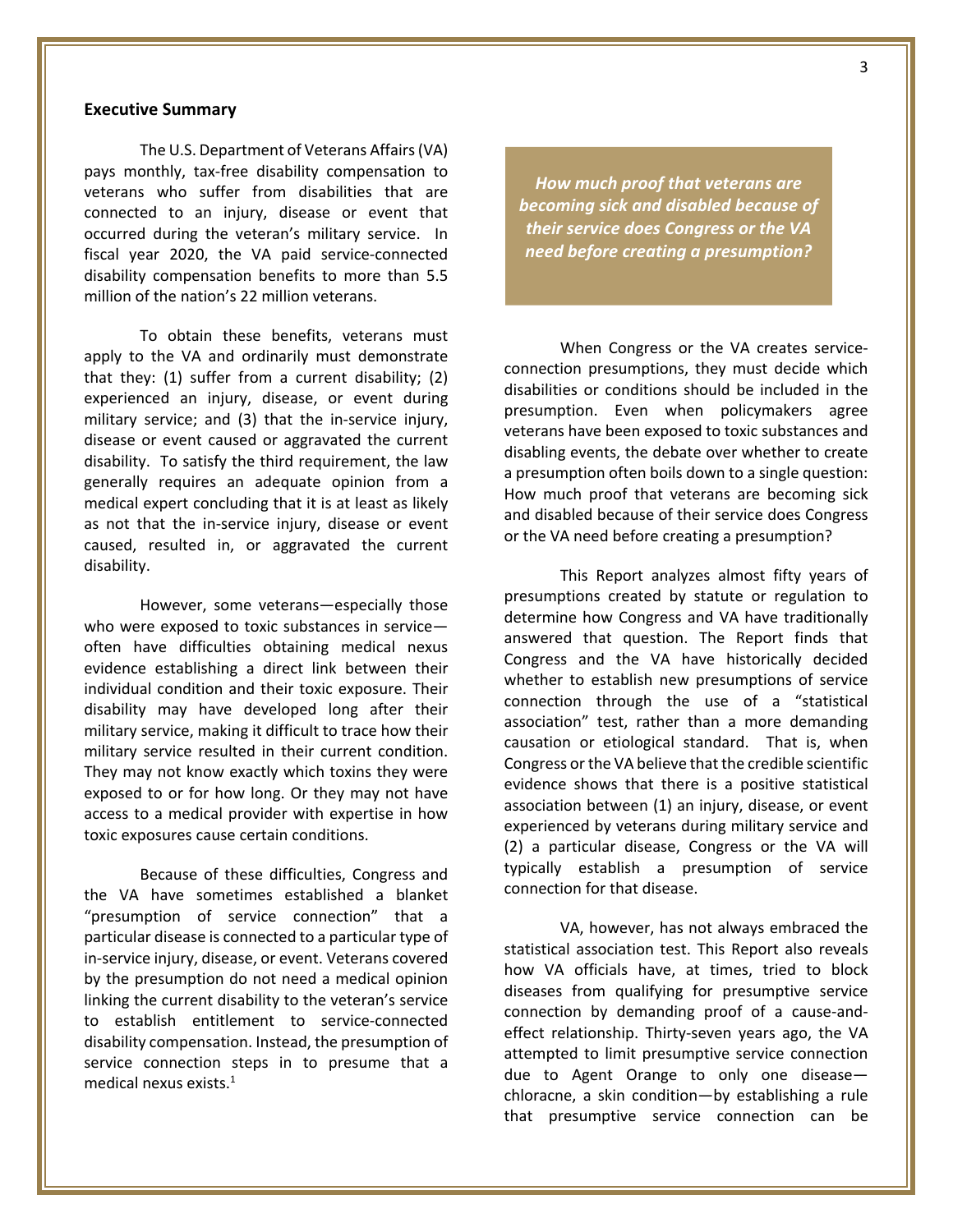established only if the scientific evidence shows a strict cause and effect relationship exists between exposure and the disease. But a federal court struck down VA's cause-and-effect standard in 1989 because it was inconsistent with Congressional intent.

This Report's historical research provides important context to current debates in Congress and at the VA. At the urging of veterans and their advocates, both entities are currently considering whether to establish a presumption of service connection for certain diseases experienced by veterans who were exposed during service to the toxic smoke and fumes spewed by open air burn pits used by the U.S. military in Southwest Asia since 1991 to dispose of ordinance, fuel, batteries, plastics, and other waste. Even though burn pits are widely understood to be toxic, veterans have significant difficulty in obtaining sufficient medical evidence to prove that their current disease was caused by their exposure to toxins emitted by the burn pits on their base camps. Without a presumption of service connection, the VA denies almost 80% of the claims in which veterans contended that their current respiratory conditions, cancers, and other diseases were caused by the toxins emitted by burn pits. $2$ 

During the current debate, certain VA officials argue that a cause-and-effect relationship must exist before creating presumptions for conditions linked to burn pits. This Report demonstrates that those arguments are ahistorical and, if they prevail, would create a higher hurdle to compensation for veterans exposed to burn pits than exists for other types of in-service exposures and events.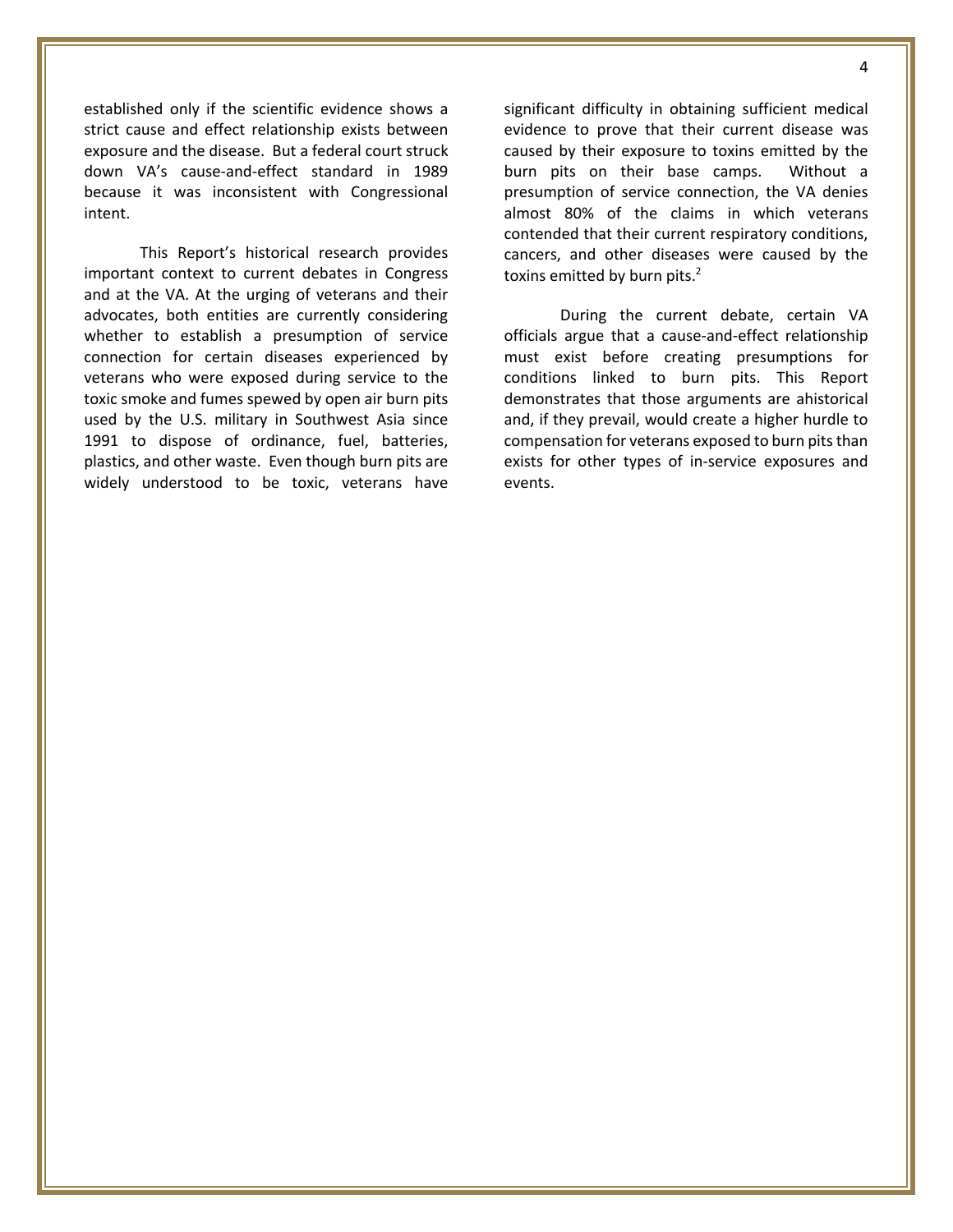#### **I. Background: Service-Connected Disability Compensation and Presumptions of Service Connection**

In general, veterans seeking serviceconnected disability compensation must satisfy three fundamental requirements before the VA will grant compensation benefits. First, there must be evidence of a current disability. Second, there must be evidence of in-service incurrence or aggravation of a disease or injury. Third, there must be evidence of a link or nexus—typically through a medical opinion—between the in-service incurrence or aggravation of a disease or injury and the current disability.<sup>3</sup> The VA requires "competent evidence" of *each* of the three required elements in order to qualify for service-connected disability benefits.<sup>4</sup>

The third requirement above is often referred to as the "service connection" or "nexus" requirement. To show service connection, the lay or medical evidence in the record must demonstrate that it is at least as likely as not that the current

disability resulted from the disease, injury, or precipitating event in service.<sup>5</sup> In other words, the veteran must have at least enough evidence to show a 50 percent chance that the disease, injury, or event in service actually caused the current disability.

Proving a nexus with competent medical evidence can be difficult, particularly for certain types of complex conditions that may arise long after service. Congress therefore has directed that certain conditions be presumed service-connected unless there is affirmative evidence to prove that a particular veteran's condition is not related to service.<sup>6</sup> Through the regulatory process, the VA may identify additional diseases that warrant presumptive service connection.<sup>7</sup>

#### **II. Historical Overview of the Standard Used by Congress and the VA to Decide Whether a Disease Should Be Accorded Presumptive Service Connection**

Over the last five decades, new presumptions of service connection are overwhelmingly created after Congress or the VA recognizes a statistical association between military service and subsequent development of the disability. As described in more detail below, across a wide array of periods of service, types of in-service events, and diseases, presumptive service connection has historically been based on evidence of a statistically significant association between military service and the disease, rather than the more demanding "cause and effect" association.

That is not to say policy makers are uniform or unfailingly precise about the standards they use. Sometimes, policy makers muddle the distinction between statistical association and causation. In particular, the VA has occasionally used "cause and effect" language to justify establishing some of its presumptions. But such cases are few, and when the VA uses this language, it is almost always accompanied by other language suggesting the use of a statistical association standard. In other words,

the VA's use of "cause and effect" language at most makes the standard being used unclear, and rarely does the VA explicitly state that it is looking for a causative link before it establishes a new presumption.

For example, as described below, VA regulations allow the Secretary to establish presumption of service connection for prisoners of war when "there is at least limited/suggestive evidence that an increased risk of such disease is associated with service involving detention or internment as a prisoner of war and an association between such detention or internment and the disease is biologically plausible."8 The regulations then go on to state that this association "may be satisfied by evidence that demonstrates either a statistical association or a causal association."<sup>9</sup> The VA has established several presumptions under these regulations, and in doing so, it cites scientific studies demonstrating both a causal relationship and a mere statistical association between POW status and the new presumptive disabilities, without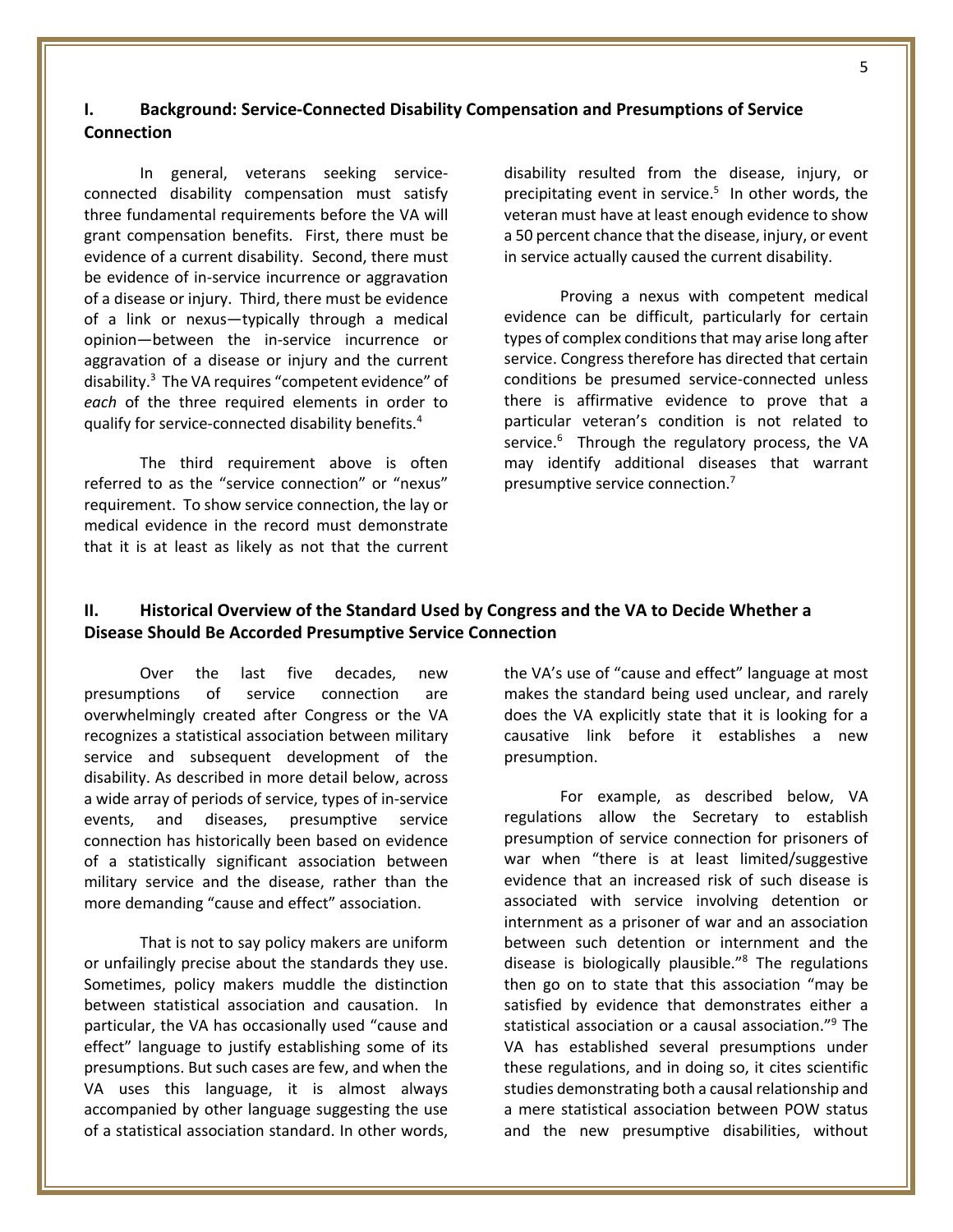specifying whether the presumption is being established under the cause-and-effect standard or the statistical association standard.<sup>10</sup>

Below, this Report describes service connection presumptions established, whether by Congress or VA, in the last half century.<sup>11</sup>

## **A. Presumptive Service Connection of Cardiovascular Diseases for Veterans With Service-Connected Limb Amputations**

One of the early examples of granting a disease presumptive service connection status occurred over 40 years ago, in 1979. In the 1970s, Congress required the VA to assess whether there was an association between veterans who suffered a service-related limb amputation and the later development of heart disease.<sup>12</sup> The VA therefore commissioned the National Academy of Sciences (NAS) to conduct a scientific study on this matter. NAS conducted an epidemiological study which led NAS to conclude that such amputations "result in a significant increase in the incidence of cardiovascular disease."13 The NAS report specifically stated that this study did not address whether a cause-andeffect relationship existed, and, further, that the reason for the statistically significant association between these two conditions was not obvious.<sup>14</sup>

Shortly thereafter, the VA promulgated a regulation granting presumptive service connection to heart disease when experienced by a veteran with a service-connected limb amputation. Specifically, the regulation provides that service connection is available on a presumptive basis to any veteran who develops "ischemic heart disease or other cardiovascular disease . . . [and] who has a serviceconnected amputation of one lower extremity at or above the knee or service-connected amputations of both lower extremities at or above the ankles."15 The VA established this presumption based solely on the NAS report, and in doing so, VA recognized that the NAS report "did not demonstrate a causal relationship between amputation and heart disease."16

### **B. Presumptive Service Connection of Various Diseases for Veterans Interned as a Prisoner of War**

Congress long ago provided a presumption of service connection to a long list of diseases when developed by former prisoners of war, based on the association between internment in war-like conditions and these diseases. $17$  Those interned in war-like conditions often experienced malnutrition and severe physical and psychological trauma. $18$  38 U.S.C. § 1112(b) currently provides presumptive service connection to 6 categories of diseases when experienced by a former prisoner-of-war, and to 13 categories of diseases when experienced by a former prisoner-of-war who was interned for at least 30 days.

When Congress granted presumptive service connection status to these diseases, "it based its findings in part on a VA study ... [that] merely showed 'a higher incidence' of physical and psychological disorders that are 'related' to the conditions of their imprisonment."<sup>19</sup> "The [VA] study did not try to establish a causal relationship."20 Despite the fact that the evidence showed only a significant statistical association between these conditions and status as a former POW, Congress chose to grant these presumptions. $^{21}$ 

## **C. Presumptive Service Connection for Diseases For Veterans Exposed to Agent Orange During Vietnam War Era: VA's Initial Use of a Causation Standard Contrary to Congressional Intent**

During the 1960s, the U.S. military sprayed millions of gallons of Agent Orange and other herbicides in Vietnam and other parts of Southeast Asia where members of the U.S. Armed Forces served. $^{22}$  These herbicides contained the highly toxic chemical contaminant known as dioxin, and they were used to clear dense jungle land where the enemy hid. Many veterans believed that their exposure to the chemical dioxin contained in Agent Orange resulted in their contracting several debilitating diseases, including soft tissue sarcoma ("STS") (malignant tumors that form in muscle, fat, or fibrous connective tissue) and porphyria cutanea tarda ("PCT") (deficiencies in liver enzymes). In the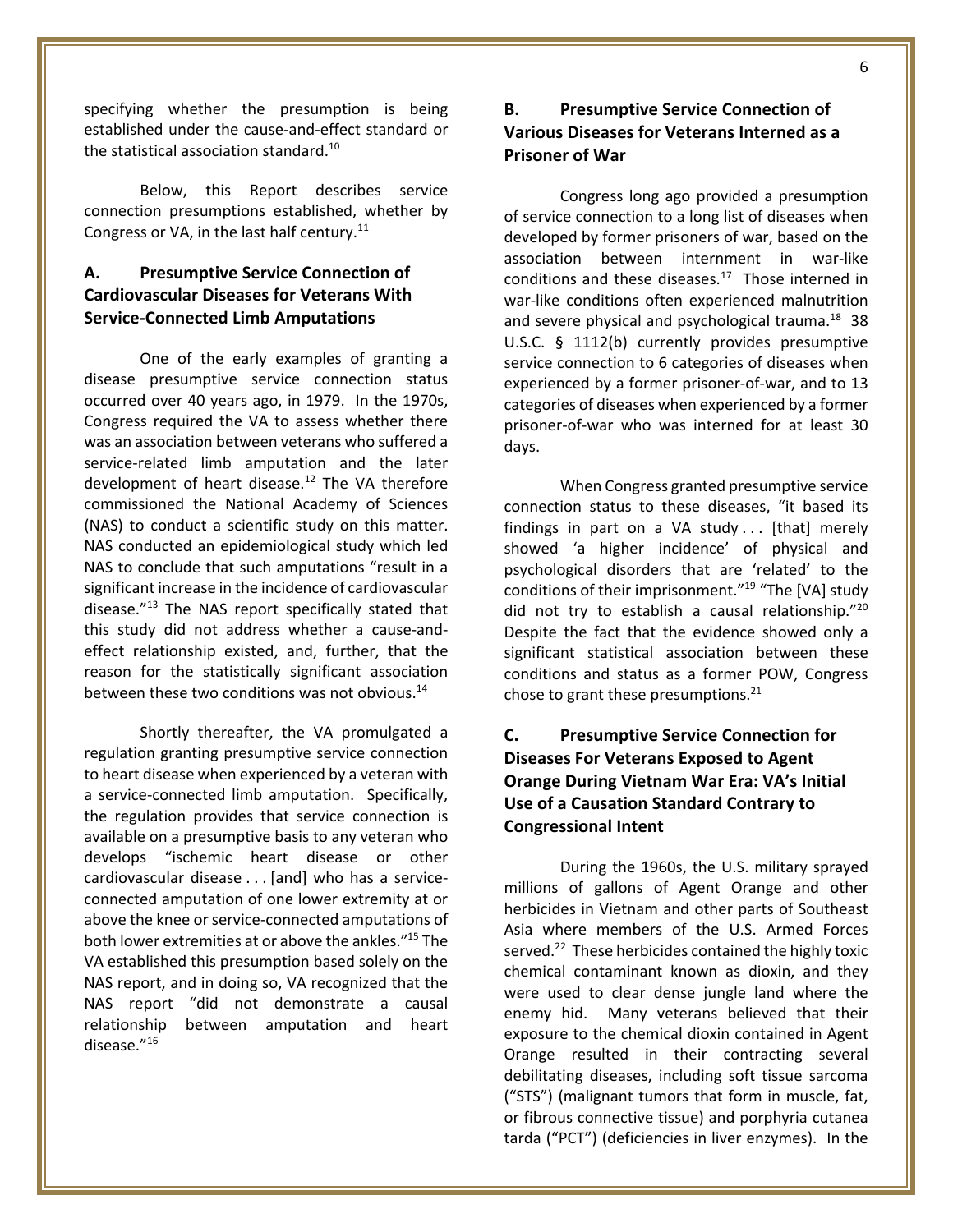late 1970s, veterans filed a class action lawsuit against the chemical company manufacturers of Agent Orange to obtain compensation for their alleged injuries. In 1984, the manufacturers settled the lawsuit by establishing a \$180 million settlement fund to compensate class members.<sup>23</sup>

At the same time, Vietnam veterans pursued disability compensation from the VA, claiming that the diseases they incurred were caused by exposure to Agent Orange during military service in Vietnam. However, the VA consistently took the position that only one disease—chloracne, a skin condition arose from exposure to Agent Orange.<sup>24</sup> Accordingly, the VA routinely denied compensation to veteran-claimants who alleged that exposure to Agent Orange caused diseases other than chloracne.

In 1984, Congress enacted the Veterans' Dioxin and Radiation Exposure Compensation Standards Act (Dioxin Act) amidst veterans' "concern[s] about possible long-term health effects of exposure to herbicides containing dioxin" as well as "scientific and medical uncertainty" regarding the long-term health effects of Agent Orange exposure.<sup>25</sup> The Dioxin Act dramatically altered the process governing Agent Orange disability claims. Rather than determining through the exclusive use of individual VA adjudicatory proceedings whether a particular veteran's Agent Orange exposure resulted in his or her claimed disease, the Dioxin Act required the VA to conduct rulemaking to determine which diseases should be accorded presumptive serviceconnected status due to exposure to herbicides containing dioxin, such as Agent Orange. $26$  To achieve that purpose, the Dioxin Act required the VA to appoint an advisory committee composed of experts in dioxin, experts in epidemiology, and interested members of the public to review the pertinent scientific literature on dioxin and submit periodic recommendations and evaluations to the VA.27 The Dioxin Act also compelled the VA to adopt regulations governing the evaluation of the scientific evidence. $28$  Finally, after receiving the recommendations of the Advisory Committee and other members of the public, the Act required the Administrator to promulgate a regulation identifying which diseases should be accorded presumptive service-connected status based on "sound scientific and medical evidence."29

But the result of the VA's rulemaking process was the same as before; the presumptive service connection was limited to chloracne, primarily because the VA insisted on a showing of a "cause and effect" relationship between exposure and disease, in order for a disease to warrant presumptive service-connected status.

Specifically, the VA announced that it would not establish presumptive service connection for any disease based on exposure to herbicides containing dioxin unless the scientific evidence showed that a cause-and-effect relationship exists between dioxin exposure and the disease. The VA published a proposed rule, which set forth five factors to govern evaluation of the scientific evidence.<sup>30</sup> The rule also proposed presumptive service connection for only one disease: chloracne. Finally, the proposed rule flatly stated that "[s]ound scientific and medical evidence does not support a *causal association* between dioxin exposure" and any other diseases. $31$ 

After the proposed rule was issued, the VA informed the Advisory Committee at the outset that it should not recommend that VA accord presumptive service-connected status to any disease unless the evidence showed a cause-and-effect relationship exists between dioxin exposure and the disease in question. The Committee reviewed a number of studies on dioxin's effects on human populations and received written comments on the proposed regulation.<sup>32</sup> The Committee ultimately recommended that presumptive service connection should be established for chloracne, but no other disease.

On August 26, 1985, the VA published a final regulation identical to the proposed rule, which stated that "sound scientific and medical evidence does not establish a cause and effect relationship between dioxin exposure" and any other disease but chloracne. $33$  The regulation did not preclude a veteran from proving in an individual case that a claimed disease was caused by Agent Orange exposure, but as of December 1987, the VA had denied disability compensation to over 31,000 veterans under this regulation.<sup>34</sup>

In 1986, NVLSP attorneys filed a class action lawsuit in U.S. district court challenging the VA's 1985 Agent Orange compensation rules. The lawsuit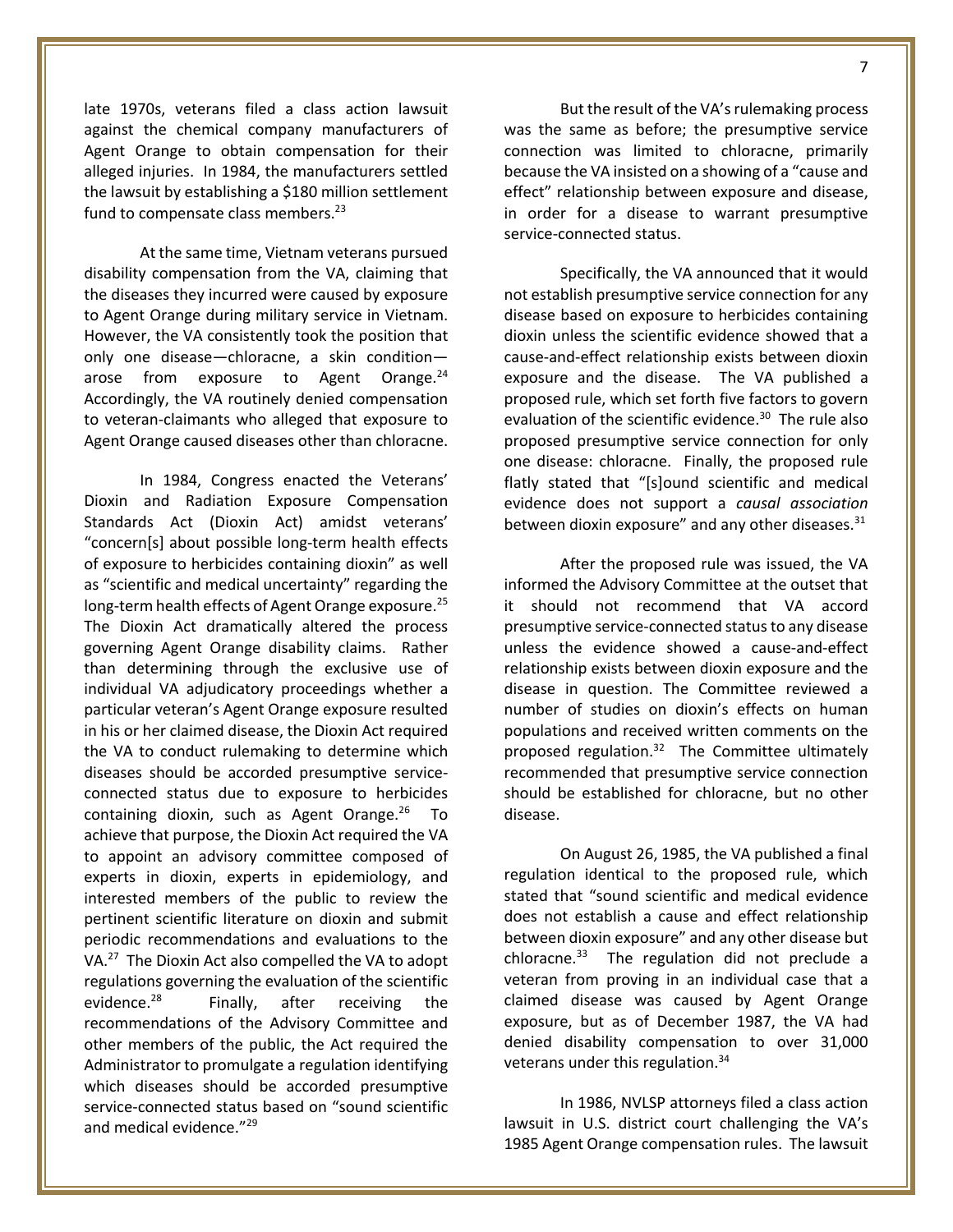charged that the VA had violated the Dioxin Act by stacking the deck for what the scientific evidence needed to show for a disease to attain presumptive service-connected status based on dioxin exposure.

The case was assigned to U.S. District Judge Thelton E. Henderson, who certified the case as a class action on behalf of Vietnam veterans exposed to dioxin during military service in Vietnam and the survivors of these veterans. The parties then submitted to the Court sworn affidavits from scientific experts that explained the difference between a significant statistical association and a cause and effect association as follows:

A statistical association "means that the observed coincidence in variations between exposure to the toxic substance and the adverse health effects is unlikely to be a chance occurrence or happenstance."<sup>35</sup> On the other hand, a cause and effect relationship "describes a much stronger relationship between exposure to a particular toxic substance and the development of a particular disease than 'statistically significant association' does."36 To find a causal relationship, a scientist would require a strong and consistent level of association and a plausible explanation of the biological mechanism at work. As one scientific expert on VA's Advisory Committee testified, "finding a higher than expected incidence of a disease among a particular population alone does not demonstrate a causal relationship  $\dots$ ."<sup>37</sup> To find a causal relationship, "[i]t is necessary to look for many [other] factors," such as "a linear progression between the greater appearance of symptoms and the increase in dose levels of exposure."38

*The Court ruled that the VA erred by requiring proof of a strict "cause and effect" relationship between dioxin exposure and various diseases because Congress intended only that there be a significant "statistical association" between dioxin and a particular disease in order for that disease to qualify for presumptive service-connected status.*

After considering this evidence, Judge Henderson issued an opinion in May 1989 invalidating the VA's Agent Orange compensation rule on the ground that the VA had imposed a legally invalid and unnecessarily demanding evidentiary standard that violated the 1984 Dioxin Act. The Court ruled that the VA erred by requiring proof of a strict "cause and effect" relationship between dioxin exposure and various diseases because Congress intended only that there be a significant "statistical association" between dioxin and a particular disease in order for that disease to qualify for presumptive service-connected status. Judge Henderson ruled that the cause-and-effect test used by the VA was inconsistent with the Dioxin Act and prior VA and congressional practice. $39$  He explained:

We hold that the Administrator misinterpreted two important provisions of the Act. The Administrator both imposed an impermissibly demanding test for granting service connection for various diseases and refused to give veterans the benefit of the doubt in meeting that demanding standard. These errors compounded one another, as they increased both the type and the level of proof needed for veterans to prevail during the rulemaking proceedings. We find that these errors, especially compounded with one another, sharply tipped the scales against veteran claimants. As the Act was passed amidst "substantial uncertainty" over the health effects of Agent Orange, we do not find that these errors were harmless; there is a substantial possibility that the errors shaped the conclusions reached by the Advisory Committee and the Administrator. Accordingly, we hereby invalidate the portion of the Dioxin regulation which denies service connection for all other diseases but chloracne.<sup>40</sup>

Three days after Judge Henderson issued his opinion, Secretary of Veterans Affairs Edward Derwinski announced that VA would not appeal the decision and would instead comply with the Court's order that VA conduct new rulemaking proceedings to replace the VA rulemaking that Judge Henderson had invalidated.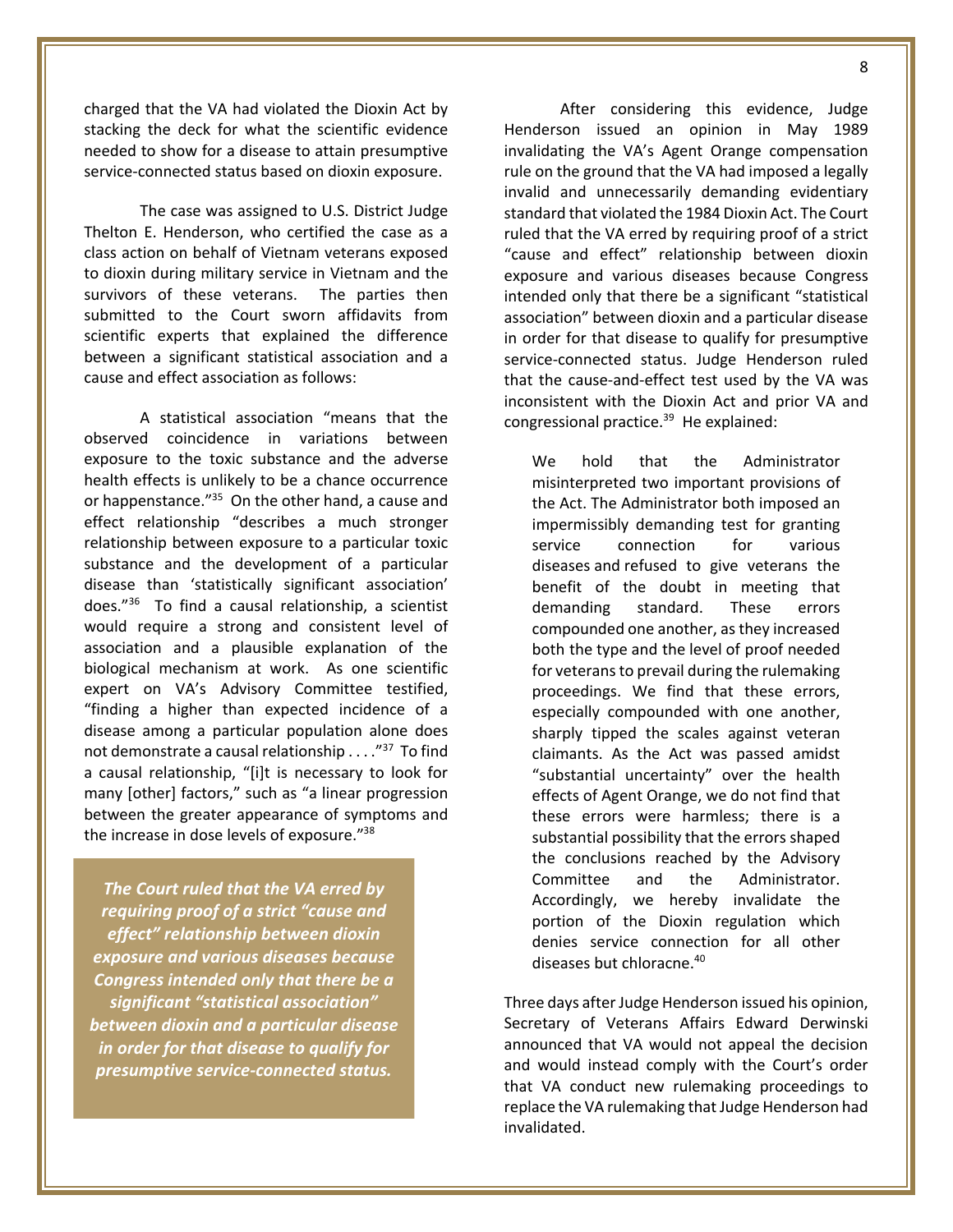### **D. Presumptive Service Connection of Various Cancers in Radiation-Exposed Veterans**

In 1988, Congress passed the Radiation-Exposed Veterans Compensation Act. $41$  The Act granted presumptive service connection for 13 different cancers to veterans who participated in "radiation-risk activities" in service, including onsite participation in a test involving detonation of a nuclear device and the occupation of Hiroshima or Nagasaki during the period immediately following the atomic bombing of those cities.<sup>42</sup>

The legislative history of the Act makes clear that members of Congress felt no need to establish a cause-and-effect relationship between the levels of radiation to which these veterans had been exposed and their subsequent development of various cancers before they passed these new presumptions into law. Representative Applegate, for instance, one of the sponsors of the bill, acknowledged the "tremendous degree of uncertainty existing within the scientific and medical communities as to the long-term health effects of exposure to low levels of radiation," but reminded his colleagues "that the principle of 'service connection' is one that is based on a point-in-time relationship, not a cause and effect relationship."43 Thus, presumptions, he stated, "are based upon the theory that, if the disease becomes manifest to a certain degree within a specified period of time after an individual's discharge from service, principles of sound medical judgment will justify recognizing the inception of the disease as having occurred during a particular point in time coincident with the individual's service on active duty."44

During the debates on this bill, several other members of Congress in both the House and the Senate either affirmed that proof of a cause and effect relationship was not necessary to establish these new presumptions, or indicated that they felt proving a statistical association was sufficient to do so.45 The bill ultimately passed by a vote of 48-30 in the Senate<sup>46</sup> and 326-2 in the House.<sup>47</sup> In subsequent years, Congress and the VA expanded the list of radiogenic diseases entitled to presumptive service connection several times.<sup>48</sup> Neither appeared to require proof of a cause-and-effect relationship

when it added these new presumptions, and instead cited extensively to evidence of statistical associations between the new diseases and exposure to low-level radiation.<sup>49</sup>

#### **E. Presumptive Service Connection of Non-Hodgkin's Lymphoma for Veterans Who Served in Vietnam During the Vietnam War**

In 1990, the VA amended its regulations to grant presumptive service connection to non-Hodgkin's lymphoma (NHL) for veterans who served in Vietnam during the Vietnam War.<sup>50</sup> The amendments were "based on the results of a study of the association of selected cancers with service in the U.S. military in Vietnam by the Centers for Disease Control (CDC)."<sup>51</sup> That study, titled "The Association of Selected Cancers with Service in the U.S. Military in Vietnam," found "that Vietnam veterans have a roughly 50 percent increased risk of developing NHL after service in Vietnam," and that this "increased risk was not shown in veterans who served in other locations during the Vietnam Era."<sup>52</sup> Based on these results, the VA Secretary "determined that there is a relationship between Vietnam service and NHL."53

The Selected Cancers study on which the VA based its new regulations concluded only that there was an *association* between service in Vietnam and subsequent development of non-Hodgkin's lymphoma. The study *did not* show any exposures in service *caused* this cancer. In fact, the authors specifically stated that the data does not show that the increased risk might be related to exposure to Agent Orange, and furthermore, "none of the known or suspected risk factors for NHL that [they] controlled for explained the increased risk for Vietnam veterans."54 In short, the authors found only an association, not a causal relationship, and they were unsure of what the cause of this increased risk might be. Nonetheless, the VA Secretary found that a significant statistical association provided a sufficient basis to amend VA regulations to grant service connection to non-Hodgkin's lymphoma on a presumptive basis.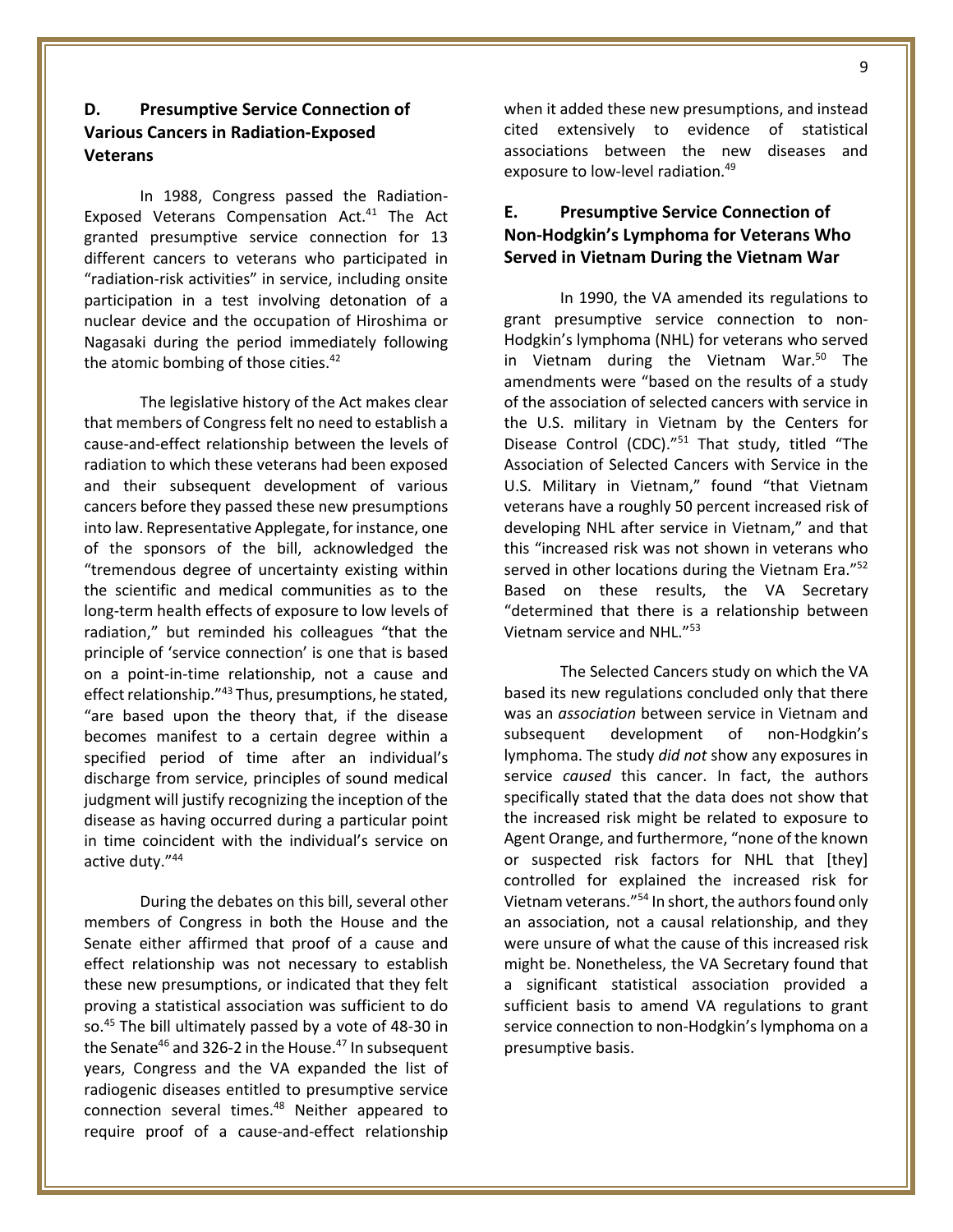### **F. Presumptive Service Connection of Soft Tissue Sarcomas for Veterans Exposed to Herbicides Containing Dioxin**

In 1991, the VA finalized a new rule granting service connection on a presumptive basis to any veteran who was exposed to herbicides containing dioxin and who subsequently developed one of several soft-tissue sarcomas (STS).<sup>55</sup> The VA's proposed rule stated that granting presumptive service connection to STS was "necessary to implement [its] determination that it is at least as likely as not that there is a statistical association between exposure to herbicides containing dioxin and soft-tissue sarcoma," a determination VA had made through a review of "more than 80 scientific and medical documents relating to the connection."56 The VA specifically acknowledged that *Nehmer* had "invalidated [its] requirement of proof of a causal connection in determining service connection for diseases associated with dioxin exposure."57 Thus, the VA promulgated this rule based solely on a statistical association between exposure to dioxins and development of soft tissue sarcomas, rather than proof of a cause and effect relationship between the two.

## **G. Presumptive Service Connection of Diseases Related to Dioxin Exposure: Congress Enacts the Agent Orange Act of 1991, Requiring VA to Use a Positive Statistical Association to Create New Presumptions**

While VA was in the midst of the rulemaking process for replacing the Agent Orange regulations invalidated by the Court in *Nehmer*, Congress intervened by enacting the Agent Orange Act of 1991 (AOA) at 38 U.S.C. § 1116.

The AOA codified by statute the presumptions that the VA had already established by regulation in the months leading up to the Act's passage—namely, those relating to non-Hodgkin's lymphoma (NHL) and soft tissue sarcomas (STS). $58$ The legislative history shows that both houses of Congress recognized what VA had recognized—that the available scientific evidence did not show a causal relationship existed between exposure to Agent Orange and NHL or  $STS^{59}$  In fact, the legislative history shows that, at the time of passage

of the AOA, "scientific investigative efforts, including [an] exhaustive study conducted by the Centers for Disease Control [CDC] in Atlanta, [had] not established a causal link between exposure to [A]gent [O]range in Vietnam and any disease in humans other than chloracne, a skin condition."<sup>60</sup> Nonetheless, Congress codified a presumption between Agent Orange exposure and the subsequent development of NHL and STS based on studies showing a significant statistical association between exposure and the two diseases.<sup>61</sup>

The AOA also modified the rulemaking process VA was required to use to determine whether additional diseases should be granted presumptive service-connected status. For one thing, the AOA eliminated the need for a VA Advisory Committee in favor of a requirement that VA contract with an independent entity—the National Academy of Sciences (NAS)—to review on a biennial basis the scientific evidence concerning the adverse health effects of dioxin and report its findings to the VA Secretary. After each biennial report, the AOA required the Secretary to determine whether to add diseases to the list of diseases accorded presumptive service connection based on whether the scientific evidence shows a positive statistical association between exposure and disease—essentially the same standard mandated by the Court in *Nehmer.*<sup>62</sup>

## **H. Presumptive Service Connection of 16 Additional Diseases For Veterans Exposed to Dioxins**

After passage of the AOA, the National Academy of Sciences delivered over a dozen periodic reports to the VA summarizing its findings concerning the association between exposure to herbicides containing dioxin and various diseases. In categorizing the strength of the association between dioxin exposure and various diseases, the NAS made clear that it was using the AOA standard of a positive statistical association as a yardstick. For example, in its 2014 report, the NAS stated that it was tasked by VA and Congress with studying statistical associations between Agent Orange and various conditions, not strict causality, and found that such an association existed for bladder cancer, Parkinsonism disease, and hypothyroidism, among other conditions). *See* National Academy of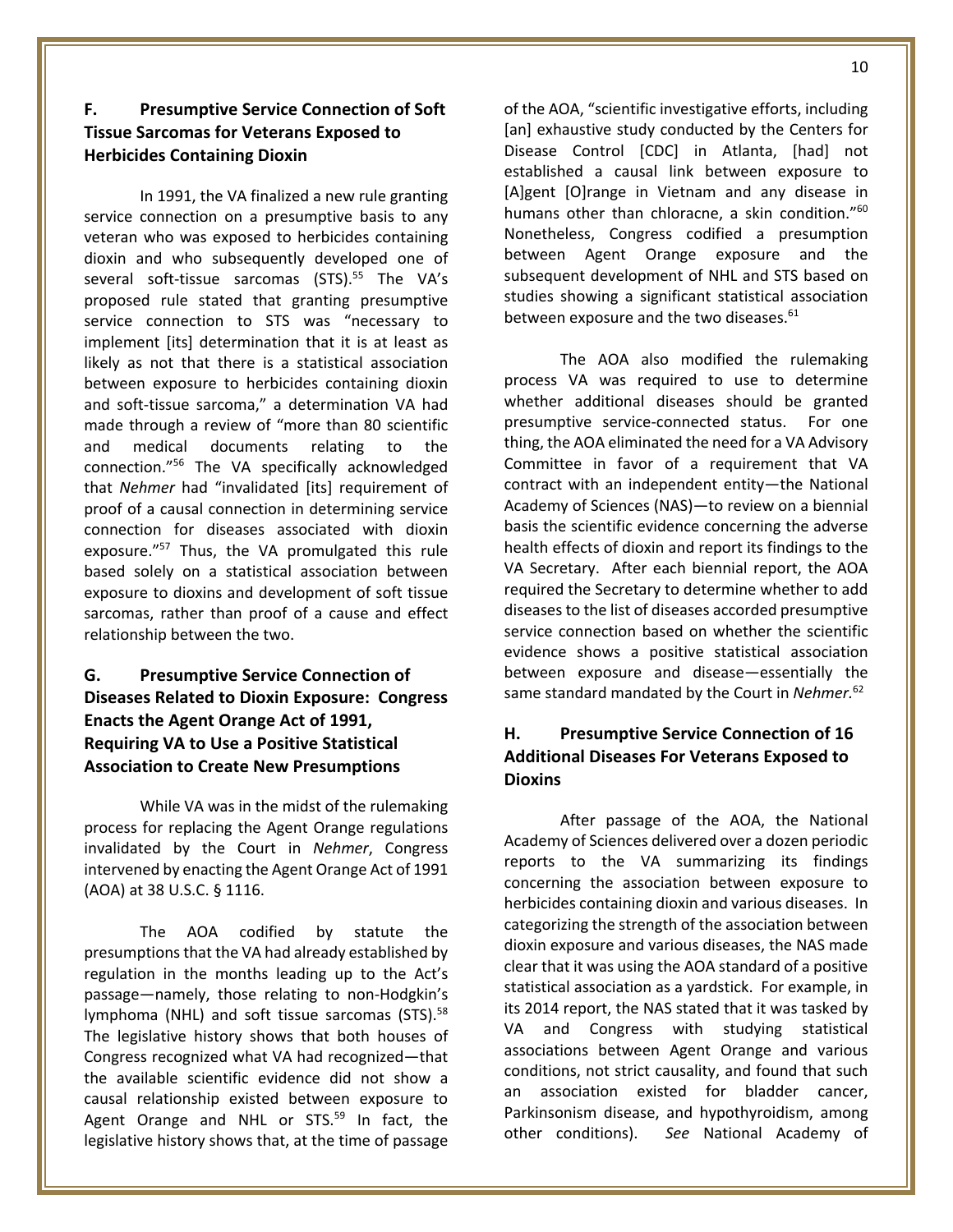Sciences, *Veterans and Agent Orange: Update 2014* 3, 8 (2014). In its 2018 report, the NAS similarly stated that "the distinctions among categories [of the strength of the available scientific evidence] are based on statistical association and not strict causality." National Academy of Sciences, *Veterans and Agent Orange: Update 11* 11 (2018).

From 1993 on, the VA issued rules providing presumptive service connection for the following diseases based on the NAS reports showing a positive statistical association between exposure to dioxin and the disease:

- Chloracne (VA published rule for disease in 1993)
- Porphyria cutanea tarda (1994)
- Hodgkin's disease (1994)
- Cancer of the lung (1994)
- Cancer of the larynx (1994)
- Cancer of the bronchus (1994)
- Cancer of the trachea (1994)
- Multiple myeloma (1994)
- Prostate cancer (1996)
- Type 2 diabetes (2001)
- Chronic lymphocytic leukemia (2003)
- Primary AL amyloidosis (2009)
- Ischemic heart disease (2010)
- Chronic B-cell leukemias (other than chronic lymphocytic leukemia) (2010)
- Parkinson's disease (2010)
- Early onset peripheral neuropathy (2013)

In establishing presumptive service connection for a disease, VA used the positive statistical association standard adopted by Congress in the AOA. For example, when issuing a rule in 2010 providing presumptive service connection for Parkinson's disease (PD) due to exposure to herbicides containing dioxin, the VA explained:

o "[S]everal studies published since [NAS'] Update 2006 now suggest a specific relationship between exposure to the herbicides of interest and PD. Three of the four studies published since Update 2006 showed a statistically significant odds ratio for development of PD and exposure to herbicides, most notably to 2, 4-D and 2, 4, 5-T and other chlorophenoxy herbicides.

Accordingly, the recent studies are consistent with the body of epidemiologic and toxicologic data suggesting a relationship between exposure to pesticides and PD, but provide more specific evidence of an association between PD and the herbicides used in the Republic of Vietnam. Based upon the available scientific and medical evidence, the Committee placed PD in the category of 'limited or suggestive evidence of an association.'"63

o "The Secretary has determined that the available scientific and medical evidence presented in Update 2008 and other information available to the Secretary are sufficient to establish a new presumption of service connection for PD in veterans exposed to herbicides, as the credible evidence for an association between exposure to an herbicide agent and the occurrence of PD in humans outweighs the credible evidence against such an association."64

Similarly, the VA rulemaking that led to the 2001 VA rule providing presumptive service connection for Type 2 Diabetes due to exposure to herbicides containing dioxin shows that VA used the positive statistical association standard adopted by Congress in the AOA:

- o Following a 1999 National Institute of Occupational Safety and Health report detected a weak association between Type 2 diabetes and dioxin exposure (Calvert GM, Sweeney MH, Deddens J, Wall DK. 1999. Evaluation of Type 2 diabetes, Serum Glucose and Thyroid Function Among U.S. Workers Exposed to 2,3,7,8 tetrachlorodibenzo-p-dioxin. Occupational and Environmental Medicine 56:270-276), the VA Secretary requested a special report on the topic from the National Academy of the Sciences (NAS).<sup>65</sup>
- o "NAS concluded that 'there is limited/suggestive evidence of an association between exposure to the herbicides used in Vietnam or the contaminant dioxin and Type 2 diabetes.'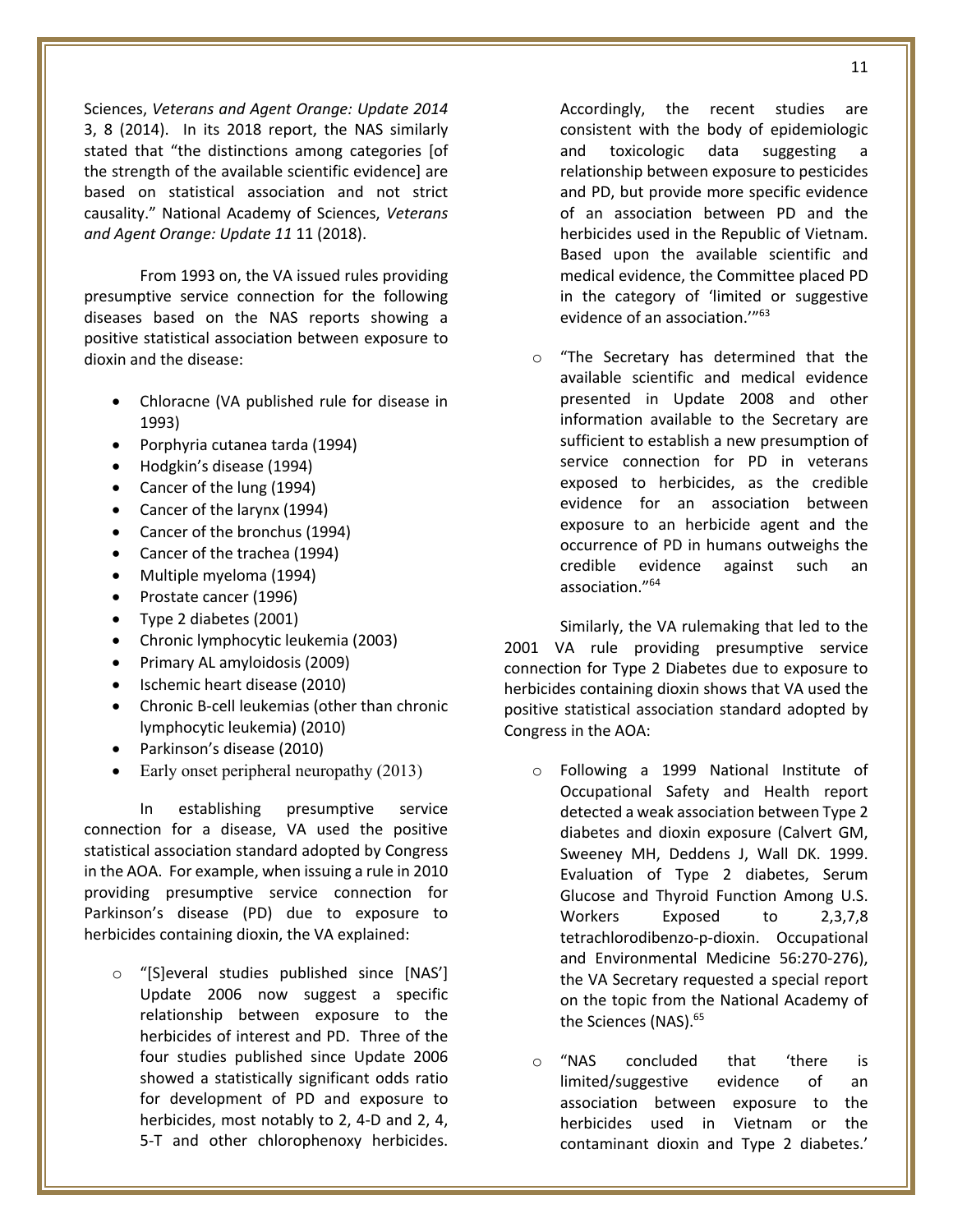('Type 2 diabetes' is also referred to as 'Type II diabetes mellitus' or 'adult-onset diabetes.') The term 'limited/suggestive evidence' means 'evidence is suggestive of an association between herbicides and the outcome, but limited because chance, bias, and confounding could not be ruled out with confidence.' NAS based its conclusion on the totality of the scientific evidence on this issue, not one particular study."66

- o NAS observed that "'[a]lthough some of the risk estimates in the studies examined by the committee are not statistically significant and, individually, studies can be faulted for various methodological reasons, the accumulation of positive evidence is suggestive.'"<sup>67</sup>
- o This sufficed for the Secretary to find a positive association warranting a presumption of service connection.<sup>68</sup>

### **I. Presumptive Service Connection of Three Diseases Based on NAS Reports After Sunset Date of Agent Orange Act**

The Agent Orange Act of 1991 required that the VA Secretary enter into an agreement with the National Academy of Sciences (NAS) for the Academy to "review and summarize the evidence, and assess the strength thereof, concerning the association between exposure to an herbicide used in . . . [the Vietnam War] and each disease suspected to be associated with such exposure."69 The Act required NAS to deliver to the VA Secretary periodic written reports detailing its findings and recommendations, $70$  and for the VA Secretary to "determine whether a presumption of service connection is warranted for each disease covered by the report" within 60 days of receiving it.<sup>71</sup> Within 60 days of that determination, the Secretary was then required either to (1) issue a proposed rule, if presumptive service connection was warranted, or (2) publish notice in the Federal Register of the scientific basis for his or her determination, if presumptive service connection was not warranted.<sup>72</sup>

The provisions of the Act requiring that the Secretary make these determinations and publish his or her findings in the form of a rule or notice had a sunset date of September 30, 2015. $^{73}$  Despite this, NAS continued to issue its regular reports, finding in 2014 and 2018 that there was a statistical association between exposure to Agent Orange and subsequent development of hypothyroidism, bladder cancer, and Parkinsonism, among other diseases.<sup>74</sup> The VA took no action on this report, as it was no longer required by law to do so. However, Congress, fortunately, *did* take notice of the findings in the report. In the face of the VA's inaction, Congress in 2021 established presumptive service connection for these three diseases itself, creating by statute what the VA had failed to do by regulation.75

## **J. Presumptive Service Connection of Amyotrophic Lateral Sclerosis ("Lou Gehrig's Disease") for All Veterans With 90 Days Continuous Active Service Due to ALS's Association with Military Service**

Service connection by presumption is available for any veteran that develops Amyotrophic Lateral Sclerosis (ALS), or "Lou Gehrig's Disease," at any time after discharge or release from active service under a VA regulation found at 38 C.F.R. § 3.318. The Secretary of Veterans Affairs decided to establish the ALS presumption based on a November 2006 report by the National Academy of Sciences Institute of Medicine that found a statistical association between active service and ALS.<sup>76</sup> ALS is a rare disease in any population, but studies have shown that veterans are "at a statistically significant greater risk of developing ALS compared to civilians."77 The reason for this higher risk is unknown, but nonetheless, the Secretary felt the statistical association was adequate evidence to establish the presumption.<sup>78</sup>

A veteran must have had at least 90 days of continuous active service to qualify for the presumption. Service connection will not be granted "[i]f there is affirmative evidence that [ALS] was not incurred during or aggravated by active military, naval or air service" or "[i]f there is affirmative evidence" that ALS "is due to the veteran's own willful misconduct."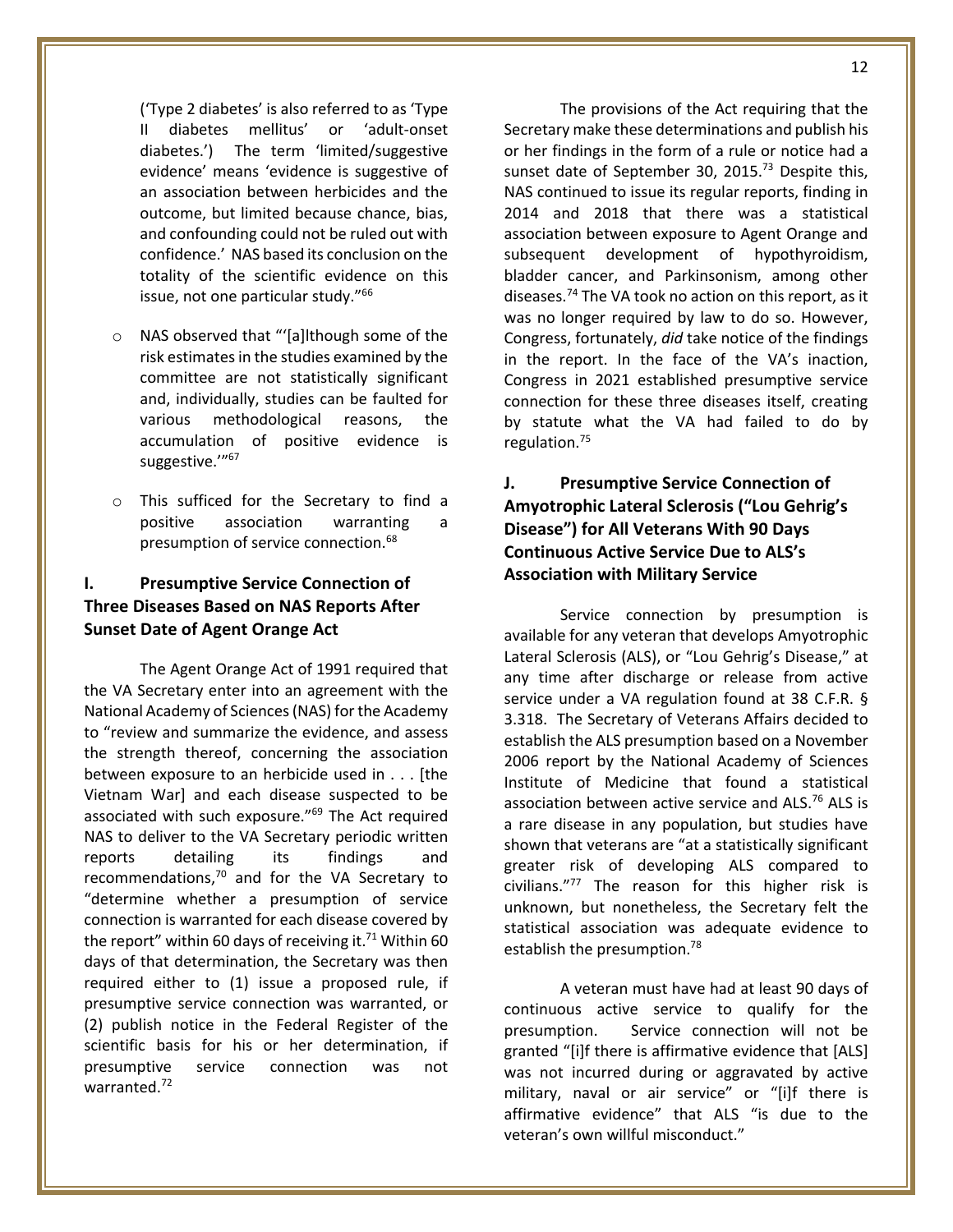## **K. Presumptive Service Connection of Illnesses for Veterans Who Served in Southwest Asia Between 1990 and the Present**

In the 1990s, Congress granted veterans of the Persian Gulf War presumptions of service connection for many disabilities and illnesses experienced by veterans who served in Southwest Asia at any time between August 2, 1990 and the present.<sup>79</sup> Specifically, these veterans are entitled to presumptive service connection for a "chronic disability" resulting from an "undiagnosed illness" or a "medically unexplained chronic multisymptom illness (such as chronic fatigue syndrome, fibromyalgia, and irritable bowel syndrome) that is defined by a cluster of signs or symptoms."80

In addition to the abovementioned conditions that were accorded presumptive service connection by Congress, Congress provided VA with authority to grant presumptive service connection based on service in the Southwest theater of operations for additional diseases. $81$  In doing so, Congress required the VA to evaluate the scientific evidence using the same positive statistical association standard that it required the VA to use in the Agent Orange Act of 1991.<sup>82</sup>

## **L. VA Begins to Establish Service Connection Presumptions for Veterans with Conditions Related to Burn Pit Exposure**

Most recently, VA has begun creating service connection presumptions related to burn pit exposure for veterans who served in southwest Asia. In its regulations thus far, however, VA has not clarified what standard of proof it needed to establish a presumption. It appears that VA is moving towards a cause-and-effect standard, even as it disclaims "causation" as a requirement and as it partially relies on evidence of statistical association.

In August 2021, the VA established presumptions of service connection for asthma, rhinitis, and sinusitis, and it used both statistical association and cause and effect evidence to do so.<sup>83</sup>

The VA looked at (1) epidemiological studies; (2) the 2020 NASEM report, which found "limited or suggestive evidence of an association" between service in Southwest Asia and symptoms of these conditions; and (3) claims data, specifically which conditions were most commonly claimed and granted by the VA and differences in the claims rates between deployed and non-deployed cohorts.<sup>84</sup> But it also reviewed studies like the EPA's 2019 Integrated Science Assessment for Particulate Matter, which showed a "likely ... causal relationship" between exposure to fine particulate matter and respiratory health effects, and ultimately granted a presumption only for conditions that met the "likely causal" standard.<sup>85</sup>

Then, in April 2022, the VA established presumptions of service connection for nine rare respiratory cancers for veterans who served in Southwest Asia, Afghanistan, Syria, Djibouti, or Uzbekistan in recent decades because of veterans' exposure to burn pits there.<sup>86</sup> Even though the agency claimed that prevalence rates for these rare conditions "are so low that it is unlikely that any epidemiologic or other study will elucidate a cause,"<sup>87</sup> the VA again appears to have used a causeand-effect standard to establish this presumption. The VA states that it "utilized the Bradford Hill criteria to conclude that there were possible relationships" between development of these cancers and exposure to particulate matter in service, and it acknowledges that "[t]he Bradford Hill criteria are used widely in public health research to establish epidemiologic evidence of a causal relationship between a presumed cause and an observed effect."88 Furthermore, in establishing these new presumptions, it cites the EPA's 2019 Integrated Science Assessment (ISA) for Particulate Matter, which determined that "there is 'likely to be causal' relationship between long-term [particulate matter] exposure and cancer."<sup>89</sup> Although the VA never explicitly states whether it is using a causeand-effect standard or a statistical association standard, the evidence cited seems to suggest the former.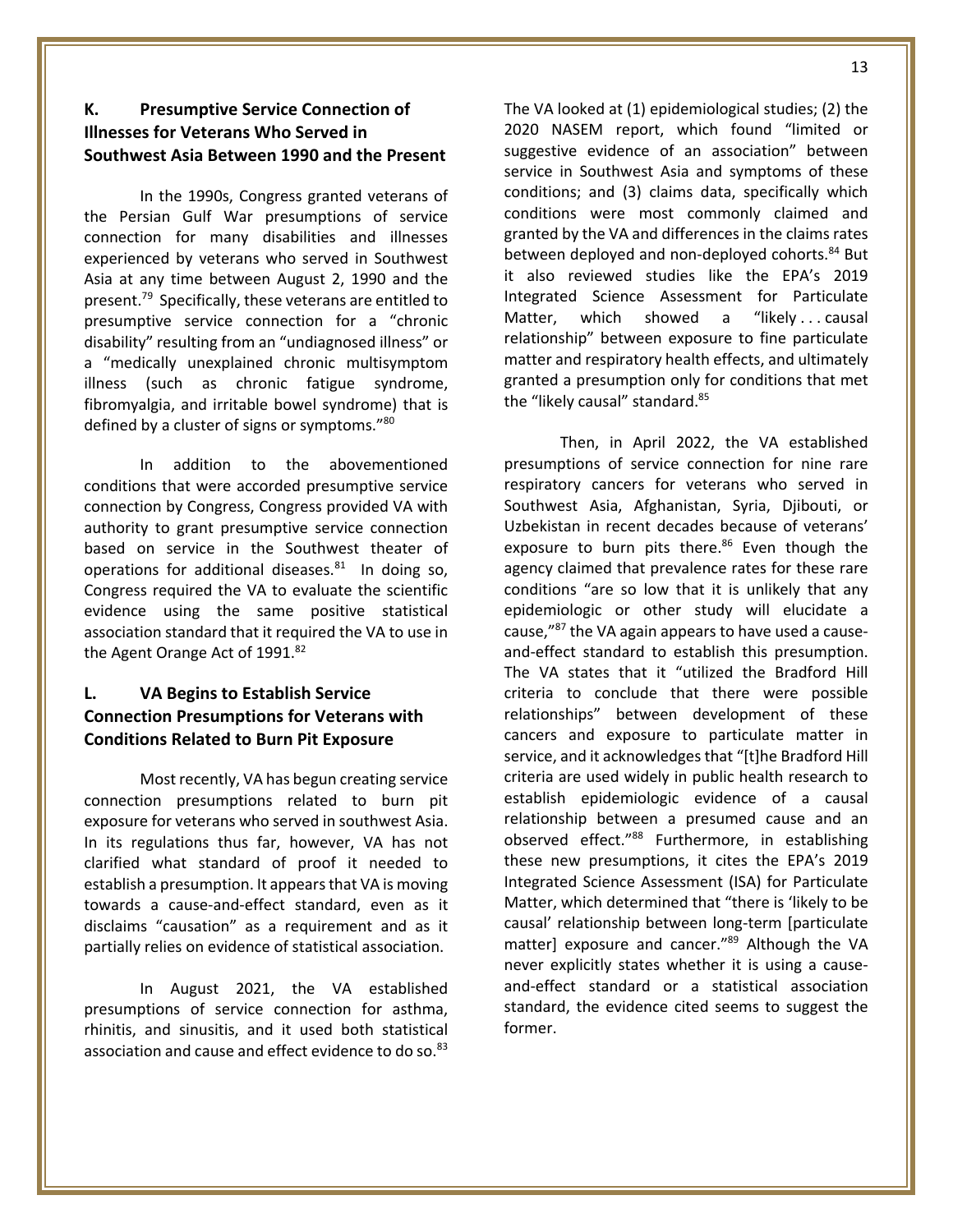#### **III. VA's Duty to Use a Statistical Association Standard to Establish New Presumptives Related to Exposure to Burn Pits**

The history above demonstrates the consistent use in the past of a statistical association standard by the VA and Congress to establish new presumptions. Yet, despite this prior practice, in the recent debate over whether presumptions of service connection should be created for veterans who were exposed to burn pits, the VA has recently digressed from this historical practice. Through its rulemaking and in its testimony to Congress related to possible statutory presumptions, VA has made concerning statements suggesting that, in fact, it has been using the much higher causation standard to establish new presumptions, including in cases in which the authorizing statute explicitly commands otherwise.

For example, at a March 2020 hearing before the House Subcommittee on Military Construction, Veterans Affairs, and Related Agencies, within the House Appropriations Committee, former Executive in Charge for the Veterans Health Administration, Dr. Richard A. Stone, admitted that the VA had been looking for causation rather than statistical association in determining whether or not to establish new presumptions for veterans exposed to Agent Orange.<sup>90</sup> The admission came in response to questioning from Chairwoman Debbie Wasserman Schultz, who asked Dr. Stone why the VA had failed to establish presumptions for bladder cancer and other diseases despite recent scientific evidence showing an association between these conditions and service in Southeast Asia during the Vietnam  $War.<sup>91</sup>$ 

Dr. Stone responded that the VA was undertaking a more comprehensive study which examined documents like veterans' death certificates to determine whether such presumptions were justified.92 Chairwoman Wasserman Schultz then asked Dr. Stone to clarify whether this meant the VA was using a causation standard rather than the statistical association standard established by statute for such presumptions:

> WASSERMAN SCHULTZ. That sounds more like you're looking for causation,

not association. Are you looking for causation?

STONE. Yes.

WASSERMAN SCHULTZ. Okay. That's not how the presumptive disease law works. You can't—you can't require that causation be proven. Presumptive disease is specifically associated as a result of exposure due to being exposed during your military service. You aren't allowed to decide that now you're going to up the standard and say there has to be direct causation. All the other diseases under this—under this requirement are through association.<sup>93</sup>

The VA has also made similar statements to veterans and their advocates. In December 2021, veterans service organizations, including NVLSP, expressed concern to the VA about its apparent use of the higher causation standard to establish new presumptions. The VSOs sent a request for information to the VA concerning the decisionmaking model that was being used to establish new presumptions.

In its response, the VA assured VSOs that the causation language that was part of its original decision-making model has been switched back to association, and in any case, the VA had really been using a public health model to establish presumptions the entire time. The public health model, it said, looks for "(1) an external agent or possible exposure, (2) an individual with an illness or condition, (3) an environment wherein the individual and agent could have interacted, and the environment supports possible exposure, and (4) consideration of Bradford-Hill criteria."94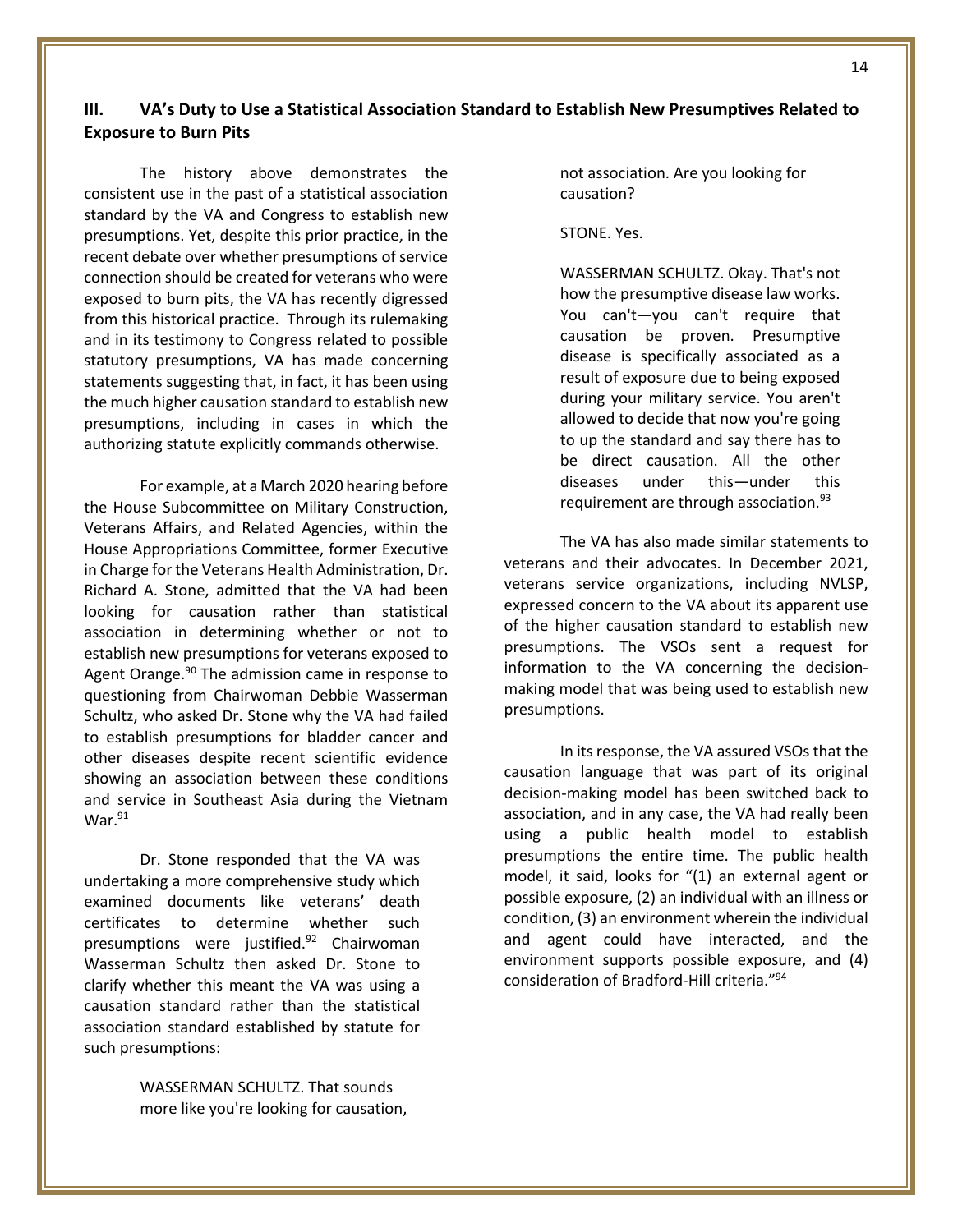#### *CHAIRWOMAN WASSERMAN SCHULTZ:*

*That's not how the presumptive disease law works. You can't—you can't require that causation be proven. . . . You aren't allowed to decide that now you're going to up the standard and say there has to be direct causation. All the other diseases under this under this requirement are through association.*

Although VA disavowed the use of causation, the Bradford-Hill criteria are specifically designed to establish a causal relationship between an exposure and a condition. Indeed, in its response, the VA cited to a study which explains the Bradford-Hill model, and that very study calls the model "the most frequently cited framework for causal inference in epidemiologic studies."<sup>95</sup> These criteria were *specifically developed* "to help determine if observed epidemiologic associations are causal."96 They include considerations such as the strength a doseresponse relationship, a plausible biological mechanism, and experimental evidence, all of which are hallmarks of a causation analysis.<sup>97</sup>

Although VA has not finalized its process or its standard for creating new presumptions, VA's use of causation models is concerning veterans who wish to see new presumptions granted for conditions related to burn pits and other environmental exposures in the future.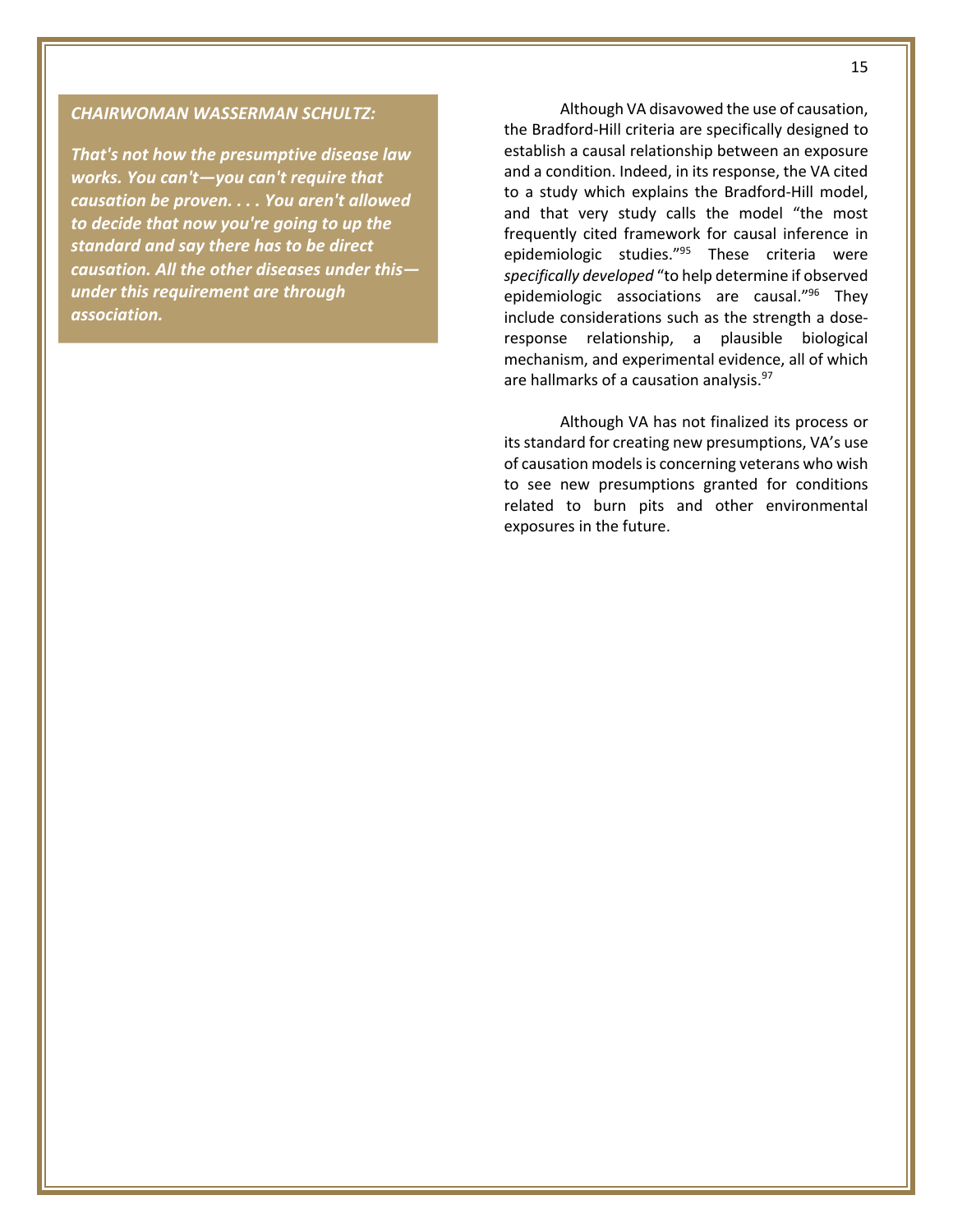#### **IV. Conclusion**

When Congress or the VA have established a new presumption of service connection over the last five decades, they have consistently evaluated the scientific evidence using the more lenient positive "statistical association" standard, rather than a more onerous causal relationship. This deeply embedded tradition reflects the high esteem and debt we owe to veterans who often risked their lives in service to our country.

Given the history of VA and congressional establishment of presumptions under a statistical association standard, both VA and Congress should use this standard when it adds long-overdue presumptions in the future for veterans exposed to toxic chemicals spewed by open-air burn pits and other environmental hazards overseas. To raise the necessary standard to proof of causation would be to treat veterans exposed to burn pits more harshly than prior generations of veterans. If VA continues its practice to impose a causation standard before creating a presumption of service connection, it will place an extraordinary and onerous burden on veterans with diseases related to burn pits.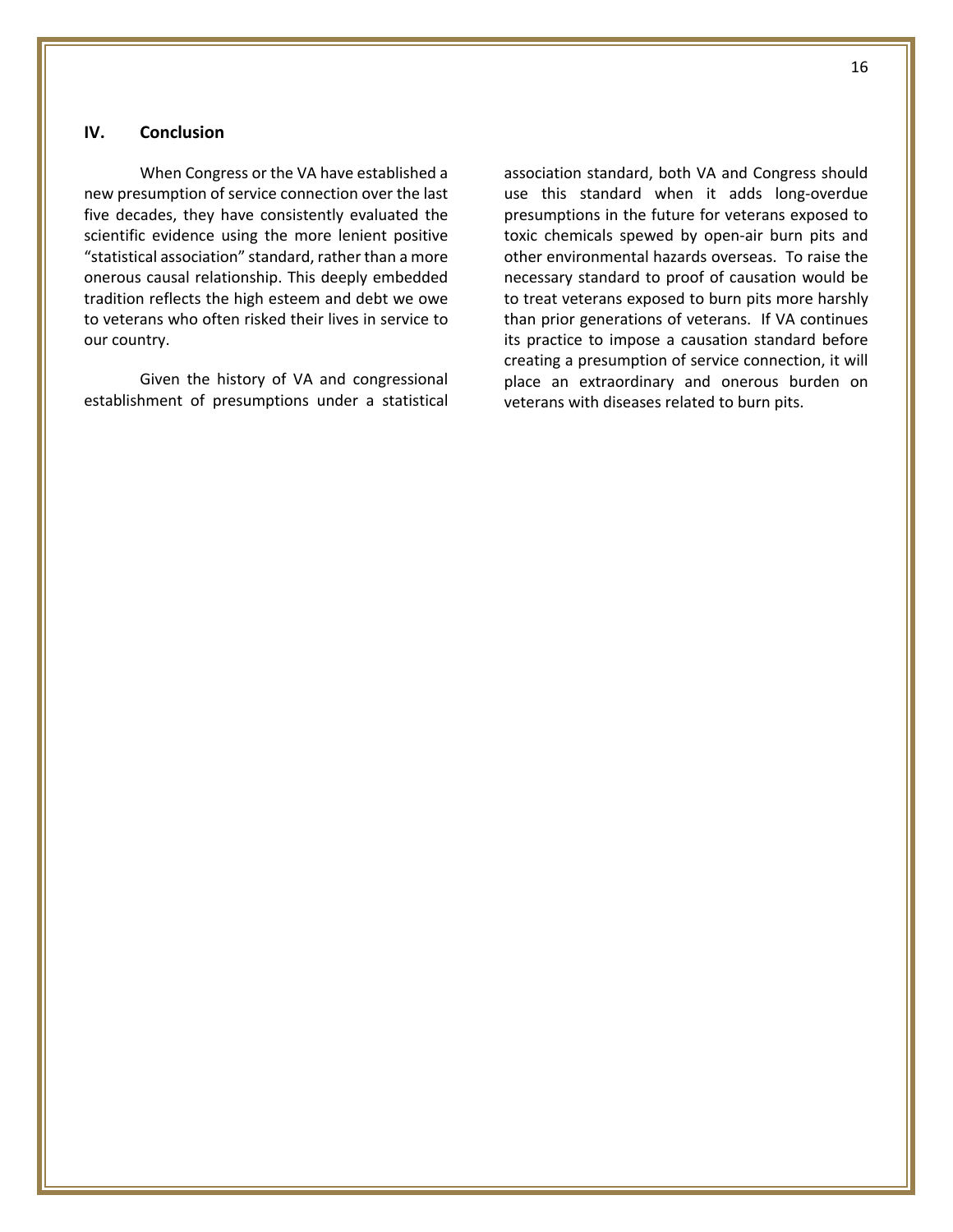#### **ABOUT NVLSP**

The National Veterans Legal Services Program (NVLSP) is an independent, nonprofit veterans service organization that has served active-duty military personnel and veterans since 1981. NVLSP strives to ensure that our nation honors its commitment to its 22 million veterans and active-duty personnel by ensuring they have the benefits they have earned through their service to our country. NVLSP has represented veterans in lawsuits that compelled enforcement of the law where the VA or other military services denied benefits to veterans in violation of the law. NVLSP's success in these lawsuits has resulted in more than \$5.2 billion dollars being awarded in disability, death and medical benefits to hundreds of thousands of veterans and their survivors. NVLSP offers training for attorneys and other advocates; connects veterans and active-duty personnel with pro bono legal help when seeking disability benefits; publishes the nation's definitive guide on veteran benefits; and represents and litigates for veterans and their families before the VA, military discharge review agencies and federal courts. For more information go to www.nvlsp.org.

In October 2021, NVLSP launched the Burn Pits Claims Assistance Program (Burn Pits CAP). This Program marks a major expansion of the free legal representation that NVLSP has provided to veterans and their survivors over the last 40 years. The Burn Pits CAP assists veterans exposed to toxic emissions from burn pits while serving overseas by representing them on claims for disability benefits before the U.S. Department of Veterans Affairs (VA).

#### **ABOUT BURN PITS 360**

Burn Pits 360 is a 501(c)(3) non-profit veterans organization located in Robstown, Texas. Our mission is to advocate for veterans, active duty service members, and families affected by deployment-related toxic exposures through research, education, outreach and advocacy.

#### **ACKNOWLEDGEMENTS**

This report was developed by the National Veterans Legal Services Program and Burn Pits 360. It was written by Bart Stichman, NVLSP Co-Founder and Special Counsel, Renee Burbank, Director of Litigation, and Ryan Kelley, Georgetown Fellow. This report also benefited from research provided with the pro bono assistance of Hunton Andrews Kurth LLP.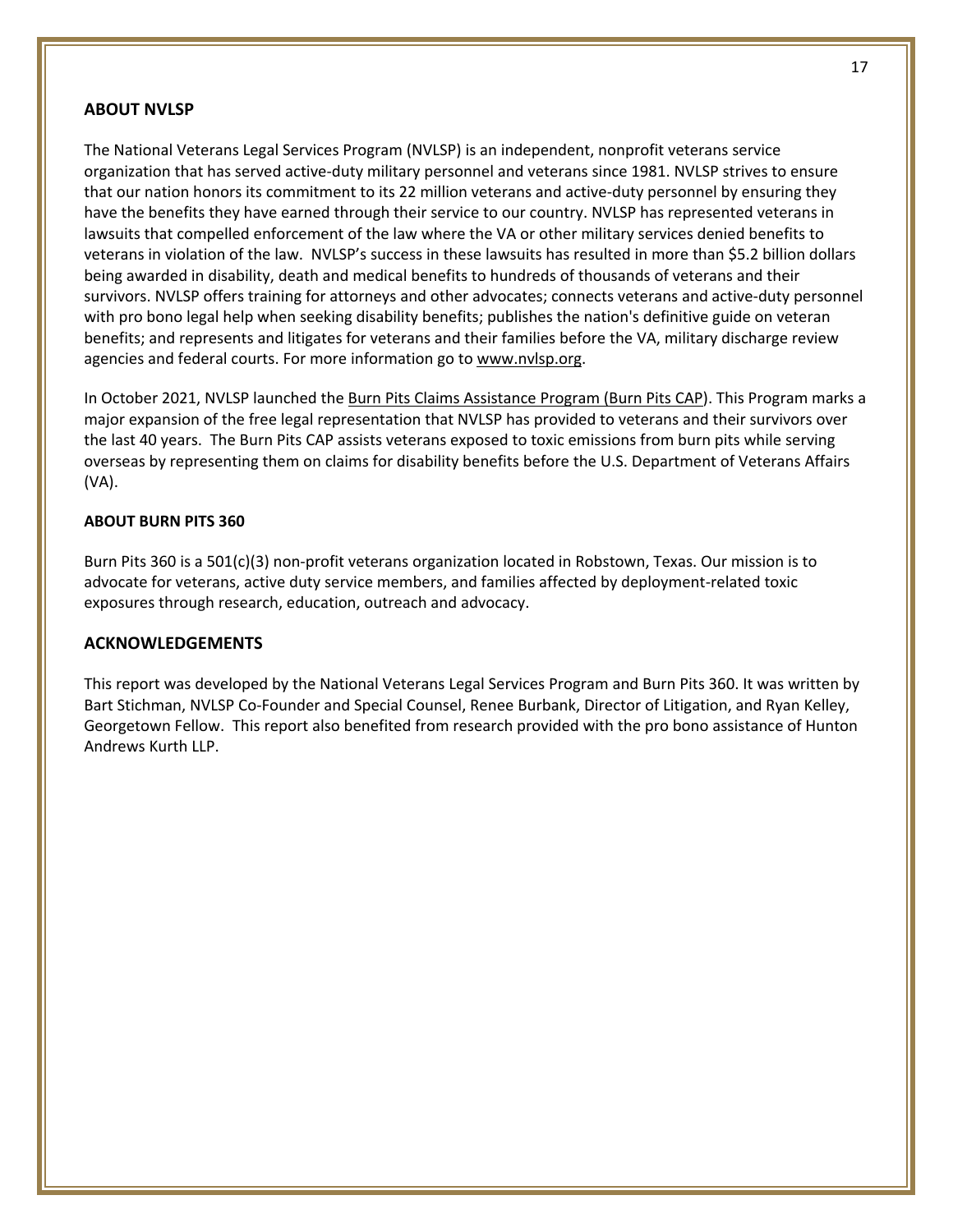#### **Endnotes**

<sup>1</sup> Congress and VA can also create presumptions of an inservice event so that a veteran does not require individual or direct evidence that an in-service injury or event occurred. For example, VA presumes that veterans who served in the Republic of Vietnam between January 9, 1962, and May 7, 1975, were exposed to certain herbicide agents like Agent Orange. 38 C.F.R. § 3.307(a)(6)(iii); 38 U.S.C. § 1116(a)(3). This report discusses only presumptions related to medical nexus, not presumptions related to the occurrence of an inservice event.

<sup>2</sup> Steven Beynon, *VA Has Denied About 78% of Disability Claims from Burn Pits*, STARS AND STRIPES (Sep. 23, 2020), https://www.stripes.com/veterans/va-has-denied-about-78-of-disability-claims-from-burn-pits-1.646181.

<sup>3</sup> *See Palczewski v. Nicholson*, 21 Vet. App. 174, 183 (2007); *Caluza v. Brown*, 7 Vet. App. 498, 506 (1995), aff'd, 78 F.3d 604, 604 (Fed. Cir. 1996) (table). Although the Veterans Claims Assistance Act of 2000 (VCAA), Pub. L. No. 106-475, 114 Stat. 2096 (2000) eliminated the well-grounded claim requirement discussed in *Caluza*, competent evidence for each of the three elements is still required for a grant of service-connected disability compensation. *See also* 38 U.S.C. §§ 101(2), 1110, 1131; 38 C.F.R. §§ 3.12, 3.4(b)(1), 3.301.

<sup>4</sup> *See Caluza*, 7 Vet. App. at 506 (rejecting a categorical statement that a medical opinion was required to prove nexus); *Jandreau v. Nicholson*, 492 F.3d 1372, 1377 (Fed. Cir. 2007) (holding that "[l]ay evidence can be competent and sufficient to establish a diagnosis of a condition when (1) a layperson is competent to identify the medical condition, (2) the layperson is reporting a contemporaneous medical diagnosis, or (3) lay testimony describing symptoms at the time supports a later diagnosis by a medical professional.").

<sup>5</sup> *See* 38 U.S.C.S. § 5107(b); 38 C.F.R. § 3.102.

<sup>6</sup> *See* 38 U.S.C.S. §§ 1112, 1113, 1116, 1117.

<sup>7</sup> *See* 38 C.F.R. §§ 3.307, 3.309, 3.311, 3.313(b), 3.317. <sup>8</sup> 38 C.F.R. § 1.18(b). Biological plausibility is typically something scientists look at when they are doing a causation analysis rather than a statistical association analysis. See *Nehmer*, 712 F. Supp. 1404, 1416. But the VA has said it does not think the requirement of a biologically plausible mechanism here means a causal relationship needs to be established, especially given that 38 C.F.R. § 1.18(d) allows presumptions to POWs to be established with either statistical association or cause/effect evidence. See 69 Fed. Reg. 60083, 60085 (Oct. 7, 2004).

<sup>9</sup> *Id.* § 1.18(d).

<sup>10</sup> *See* 69 Fed. Reg. 60083 (Oct. 7, 2004).

 $11$  Not included in the list below are a number of infectious diseases which are presumed service connected. Many of the infectious diseases with presumptive service connection are prevalent in certain theaters of service but not the United States, and some of the presumptions for infectious diseases were based simply on the fact that the pathogens which cause the disease were prevalent in a given theater of service and had a high incidence in deployed U.S. troops. *See* 75 Fed. Reg. 13051, 13054 (Mar. 18, 2010) (establishing presumptions for diseases including brucellosis, shigella, West Nile virus for certain Persian Gulf and Afghanistan veterans). Because the nature of infectious disease is different from the nature of the chronic diseases analyzed in the remainder of this paper, these presumptions are not included below.

<sup>12</sup> When a veteran has a service-connected disability that results in the veteran developing a different disability, VA will grant what is known as "secondary service connection" and pay service-connected disability compensation for both disabilities.

13 44 Fed. Reg. 50339, 50340 (Aug. 28, 1979). <sup>14</sup> *Id.*

<sup>15</sup> 38 C.F.R. § 3.310(c).

<sup>16</sup> *Nehmer*, 712 F. Supp. at 1419.

 $17$  Barton F. Stichman, et al., Veterans Benefits Manual § 3.4.6.4 (2021–22 ed.).

<sup>19</sup> *Nehmer*, 712 F. Supp. at 1419.

 $^{21}$  *Id.* 

 $^{22}$  Barton F. Stichman, et al., Veterans Benefits Manual § 3.8 (2021–22 ed.). 23 *In Re Agent Orange Product Liability Litigation*, 597 F.

Supp. 740 (E.D.N.Y.1984), aff'd, 818 F.2d 145 (2d Cir.1987).

<sup>24</sup> *Nehmer v. U.S. Veterans' Admin*., 712 F. Supp. 1404,

1407 (N.D. Cal. 1989).

<sup>25</sup> 38 U.S.C. § 354, Pub.L. 98-542, Statement of Purpose, § 2(1) & (2).

<sup>26</sup> *See Nehmer*, 712 F. Supp. at 1407-08.

<sup>27</sup> *Id*.; Dioxin Act § 6.

<sup>28</sup> Dioxin Act § 5.

 $29$  *Id*.

<sup>30</sup> 50 F.R. 15848 (April 22, 1985) (proposed rule).

<sup>31</sup> *Id*. at 15849–15850 (emphasis added).

<sup>32</sup> *See Nehmer*, 712 F. Supp. at 1408.

<sup>33</sup> 38 C.F.R. 3.311a(d).

<sup>34</sup> *Nehmer v. U.S. Veterans' Admin.*, 118 F.R.D. 113, 120 (N.D.Cal.1987) (order granting class certification).

<sup>35</sup> *Nehmer v. U.S. Veterans' Admin*., 712 F. Supp. 1404,

1416 (N.D. Cal. 1989) (citing declarations by both party

 $18$  *Id.* 

<sup>20</sup> *Id.*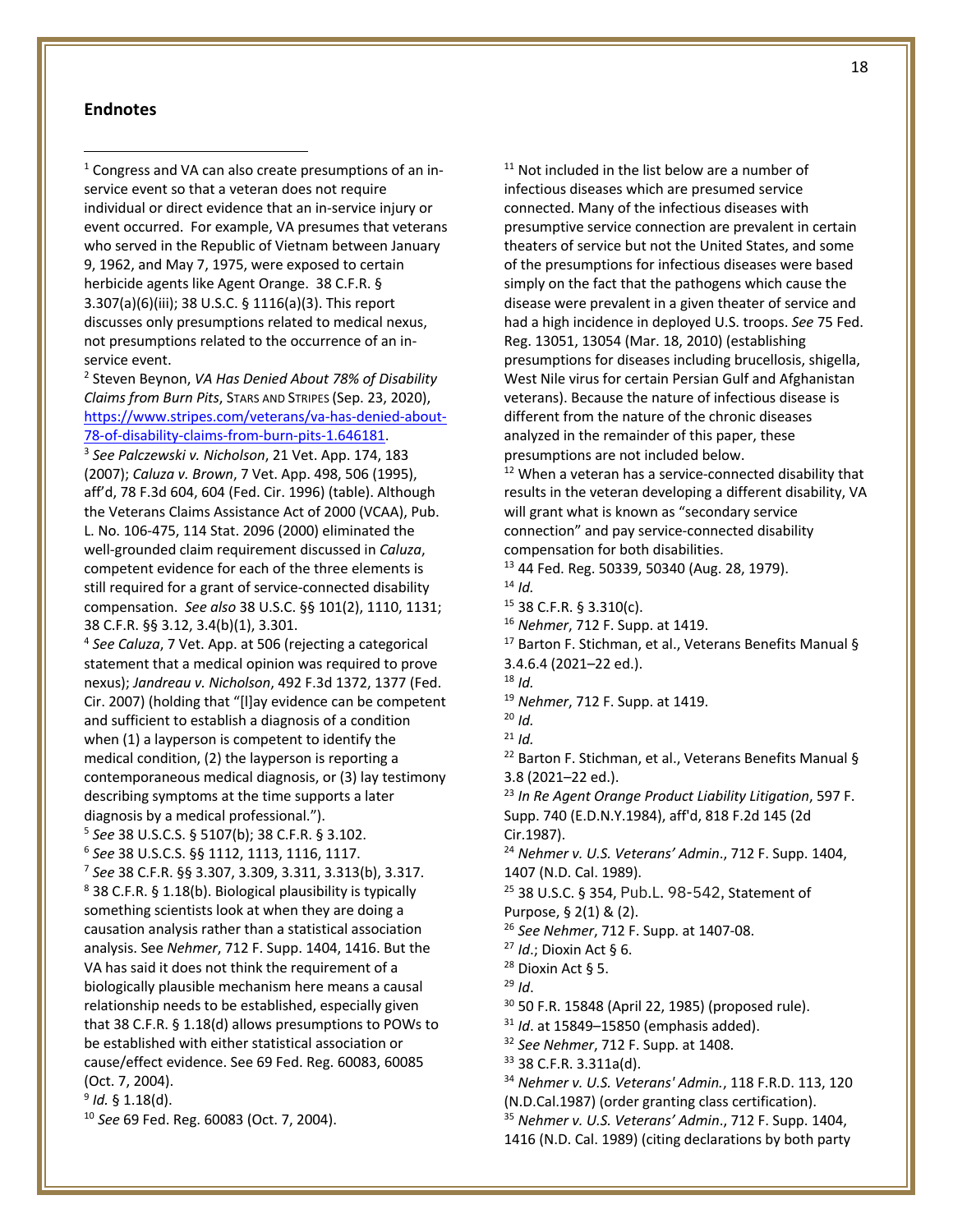experts, who agreed on the relevant definitions for both standards).

- <sup>36</sup> *Id*.
- <sup>37</sup> *Id*.

<sup>38</sup> *Id*.

<sup>39</sup> *Id.* at 1418-1419 (the court then went on to describe previous examples of VA and congressional practice, including the VA granting service connection for cardiovascular diseases incurred by veterans who suffered amputations of legs or feet (38 C.F.R. § 3.310(b)), and service-connected status for diseases suffered by former prisoners of war (38 U.S.C. § 312(b)), where the VA based service connection status on a study that demonstrated a statistically significant relationship, not a cause and effect relationship).

<sup>40</sup> *Id.* at 1423.

<sup>41</sup> Radiation-Exposed Veterans Compensation Act of 1988, Pub. L. No. 100-321, 102 Stat. 485 (1988). <sup>42</sup> *Id.* §§ 2(c)(2)-(4).

<sup>43</sup> 133 Cong. Rec. 21305 (1987).

<sup>44</sup> *Id.* at 21305-06.

<sup>45</sup> Rep. Gilman, speaking in support of the bill, stated that "[w]hile there is still no conclusive evidence of the effects of low doses of ionizing radiation on humans, there is a higher incidence of certain illnesses among these atomic veterans." *Id.* at 21309. Rep. McCloskey supported the bill based on the fact that "[t]his group has been shown to have disproportionate percentages of radiation related diseases." *Id.* Sen. Daschle stated, "While we will never have absolute scientific proof of the causal relationship between veterans' disabilities and the exposure to ionizing radiation, we, as policymakers, must come to a policy decision." 134 Cong. Rec. 8589 (1988). <sup>46</sup> 134 Cong. Rec. 8600 (1988).

<sup>47</sup> *Id.* at. 9632.

<sup>48</sup> *See, e.g.*, Veterans' Radiation Exposure Amendments of 1992, Pub. L. No. 102-578, 106 Stat. 4774 (1992) (adding cancer of the salivary gland and cancer of the urinary tract to the list of presumptives); Veterans Millennium Health Care and Benefits Act, Pub. L. No. 106-117, 113 Stat. 1545 (1999) (adding bronchioloalveolar carcinoma to the list of presumptives); 67 Fed. Reg. 3612 (Jan. 25, 2002) (adding bone, brain, colon, lung, and ovarian cancer to the list of presumptives); Veterans Benefits Improvement Act of 2004, Pub. L. No. 108-454, 118 Stat. 3598 (2004) (codifying the VA's addition of bone, brain, colon, lung, and ovarian cancer to the list of presumptives).

<sup>49</sup> *See, e.g.*, 137 Cong. Rec. 33164 (1991) (statement of Sen. Cranston supporting the bill adding salivary gland and urinary tract cancers to the list of presumptives because of evidence of a statistical association between these cancers and exposure to low-level radiation); 66 Fed. Reg. 41483, 41484 (Aug. 8, 2001) (adding bone, brain, colon, lung, and ovarian cancer to the list of

presumptives based primarily on Congress's recognition that the scientific evidence reviewed for purposes of the RECA Amendments of 2000, which was mostly statistical association evidence, *see* H.R. Rep. No. 106-697 (2000), "provide[s] medical validation for the extension of compensable radiogenic pathologies"). <sup>50</sup> 55 Fed. Reg. 43123, 43123 (Oct. 26, 1990). <sup>51</sup> *Id.*

<sup>52</sup> 55 Fed. Reg. 25339, 25339 (June 21, 1990); *The Selected Cancers Cooperative Study Group*, The Association of Selected Cancers with Service in the US Military in Vietnam, ARCHIVES OF INTERNAL MEDICINE 40 (1990),

https://www.cdc.gov/nceh/veterans/default1d.htm [hereinafter "Selected Cancer Study"]. <sup>53</sup> 55 Fed. Reg. 25339, 25339. <sup>54</sup> Selected Cancer Study 83, 88. <sup>55</sup> 56 Fed. Reg. 51561 (Oct. 15, 1991). <sup>56</sup> 56 Fed. Reg. 7632 (Feb. 25, 1991). <sup>57</sup> *Id.* at 7633. 58 38 U.S.C. § 1116(a)(2)(A)-(B).<br><sup>59</sup> 137 Cong. Rec. H719 (1991). <sup>60</sup> *Id.* <sup>61</sup> *Id.*

<sup>62</sup> Specifically, 38 U.S.C. § 1116(b) of the AOA provides:

> (1) Whenever the Secretary determines, on the basis of sound medical and scientific evidence, *that a positive association exists between (A) the exposure of humans to an herbicide agent, and (B) the occurrence of a disease in humans, the Secretary shall prescribe regulations providing that a presumption of service connection is warranted for that disease* for the purposes of this section.

> (2) In making determinations for the purpose of this subsection, the Secretary shall take into account (A) reports received by the Secretary from the National Academy of Sciences under section 3 of the Agent Orange Act of 1991, and (B) all other sound medical and scientific information and analyses available to the Secretary. In evaluating any study for the purpose of making such determinations, *the Secretary shall take into consideration whether the results are statistically*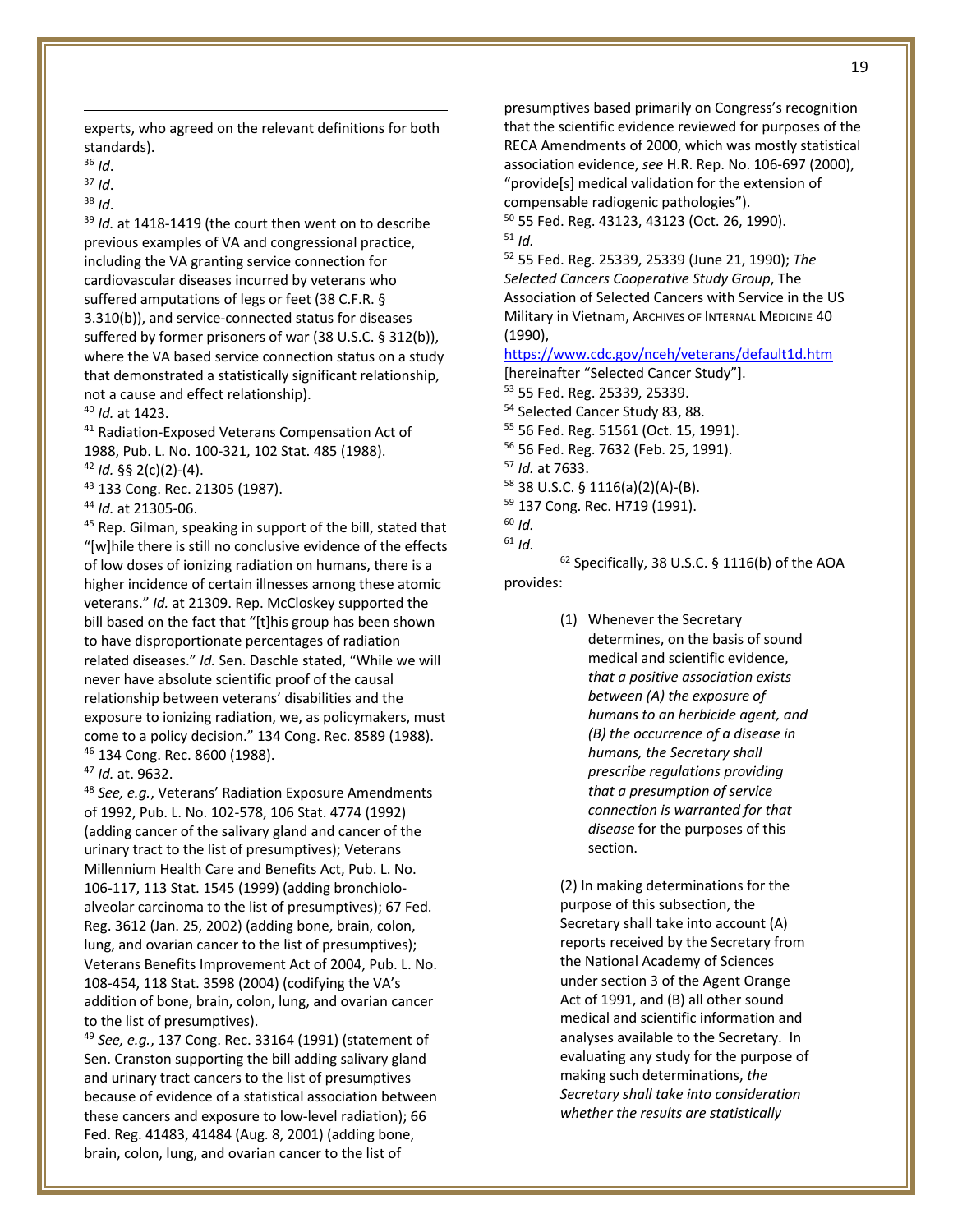*significant*, are capable of replication, and withstand peer review.

(3) An association between the occurrence of a disease in humans and exposure to an herbicide agent shall be considered to be positive for the purposes of this section if the credible evidence for the association is equal to or outweighs the credible evidence against the association.

[Emphasis added].

<sup>63</sup> *Id.* <sup>64</sup> *Id.* <sup>65</sup> *See* 66 Fed. Reg. 2376, 2378 (Jan. 11, 2001) (proposed rule). <sup>66</sup> *Id.* <sup>67</sup> *Id.* at 2379. <sup>68</sup> *Id.*  $69$  Agent Orange Act of 1991, Pub. L. No. 102-4, § 3(b)-(c), 105 Stat. 11, 13 (1991) <sup>70</sup> *Id.* § 3(g).  $71$  38 U.S.C. § 1116(c)(1)(A). <sup>72</sup> *Id.* § 1116(c)(1)(A)-(B). <sup>73</sup> *Id.* § 1116(e) <sup>74</sup> National Academy of Sciences, *Veterans and Agent Orange: Update 2014* 3, 8 (2014); National Academy of Sciences, *Veterans and Agent Orange: Update 11* 7 (2018). <sup>75</sup> William M. (Mac) Thornberry National Defense Authorization Act for Fiscal Year 2021, Pub. L. No. 116- 283, § 9109, 134 Stat. 3388, 4785 (2021). <sup>76</sup> 73 Fed. Reg. 54691, 54691 (Sep. 23, 2008). <sup>77</sup> *Id.* <sup>78</sup> *Id.* at 54692. <sup>79</sup> 38 U.S.C. §§ 1117 and 1118.<br><sup>80</sup> 38 U.S.C. § 1117(a)(2). Congress further provided that the "signs or symptoms that may be a manifestation of an undiagnosed illness or a chronic multisymptom illness include" fatigue, unexplained rashes, headache, muscle pain, joint pain, neurological signs or symptoms, sleep disturbances, and gastrointestinal and cardiovascular signs or symptoms. 38 U.S.C. § 1117(g).<br><sup>81</sup> 38 U.S.C. § 1118. 82 Specifically, Congress provided:

> (b)(1)(A) Whenever the Secretary makes a determination described in subparagraph (B), the Secretary shall prescribe regulations providing that a presumption of service connection is warranted for the illness covered by

that determination for purposes of this section.

(B) A determination referred to in subparagraph (A) is a determination based on *sound medical and scientific evidence* that *a positive association exists* between–

(i) the exposure of humans or animals to a biological, chemical, or other toxic agent, environmental or wartime hazard, or preventive medicine or vaccine known or presumed to be associated with service in the Southwest Asia theater of operations during the Persian Gulf War; and

(ii) the occurrence of a diagnosed or undiagnosed illness in humans or animals.

(2)(A) In making determinations for purposes of paragraph (1), the Secretary shall take into account–

(i) the reports submitted to the Secretary by the National Academy of Sciences under section 1603 of the Persian Gulf War Veterans Act of 1998; and

(ii) all other sound medical and scientific information and analyses available to the Secretary.

(B) In evaluating any report, information, or analysis for purposes of making such determinations, the Secretary shall take into consideration whether the results are *statistically significant*, are *capable of replication*, and *withstand peer review*.

(3) An association between the occurrence of an illness in humans or animals and exposure to an agent, hazard, or medicine or vaccine shall be considered to be positive for purposes of this subsection if the *credible evidence for the association is equal to or outweighs the credible evidence against the association*